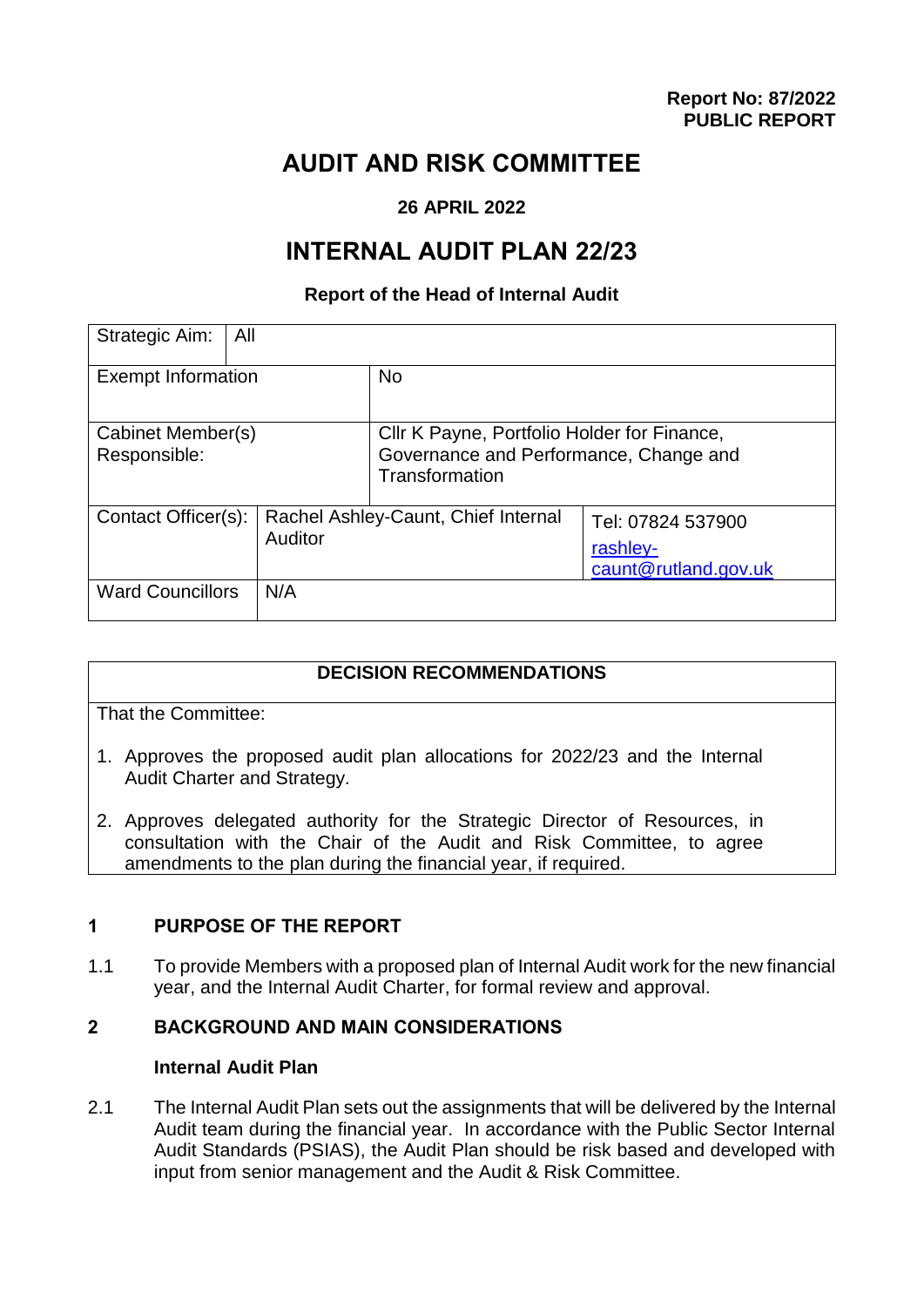- 2.2 Appendix A provides details on the process followed to develop the Internal Audit Plan for 2022/23 and a copy of the draft plan is provided in Table 1.
- 2.3 At the November 2021 and February 2022 meetings, Members of the Audit and Risk Committee were invited to highlight any areas where assurance from Internal Audit is sought during 2022/23 for inclusion and prioritisation in the development of the Audit Plan. The areas raised by the Committee have been considered and risk assessed in the development of the plan and assurances in the areas highlighted have been included in the plan. The plan will remain subject to ongoing review during the year and amendments to reflect any changes in the risk environment can be made accordingly.
- 2.4 To ensure that the Internal Audit activities are consistently focused upon the Council's key risks, the plan will remain subject to ongoing review by the Chief Internal Auditor throughout the year and will be subject to regular consultation with senior management. To enable the Internal Audit team to be responsive and amend the planned activities to address any new or emerging risk areas as required, it is recommended that a mechanism be agreed to allow for changes to the Audit Plan between Audit and Risk Committee meetings. Any such amendments could be subject to formal approval by the Strategic Director - Resources and the Chair of the Audit and Risk Committee and would be reported at the subsequent Audit and Risk Committee meeting.

## Internal Audit Charter

- 2.5 The Public Sector Internal Audit Standards (PSIAS), define the Internal Audit charter as 'a formal document that defines the internal audit activity's purpose, authority and responsibility. The Internal Audit charter establishes the Internal Audit activity's position within the organisation, including the nature of the chief audit executive's functional monitoring relationship with the board; authorises access to records, personnel and physical properties relevant to the performance of engagements; and defines the scope of internal audit activities'.
- 2.6 The Chief Internal Auditor has undertaken an annual review of the Charter for the new financial year to confirm that this remains fit for purpose and compliant with good practice and the Public Sector Internal Audit Standards. Whilst no amendments have been proposed to the audit approach or strategy, the content of the document has been reviewed to ensure that it aligns with best practice and is presented in a clear format. Key amendments include the addition of an executive summary, inclusion of the Core Principles of Professional Practice and confirmation that all members of the Internal Audit service sign acceptance of the Internal Auditor's Code of Ethics on an annual basis.

# **3 CONSULTATION**

3.1 The Chief Internal Auditor has consulted with the s151 Officer and the Chair of the Audit & Risk Committee on key proposals within this report.

# **4 ALTERNATIVE OPTIONS**

4.1 The Committee may consider alternative priorities for inclusion on the plan.

# **5 FINANCIAL IMPLICATIONS**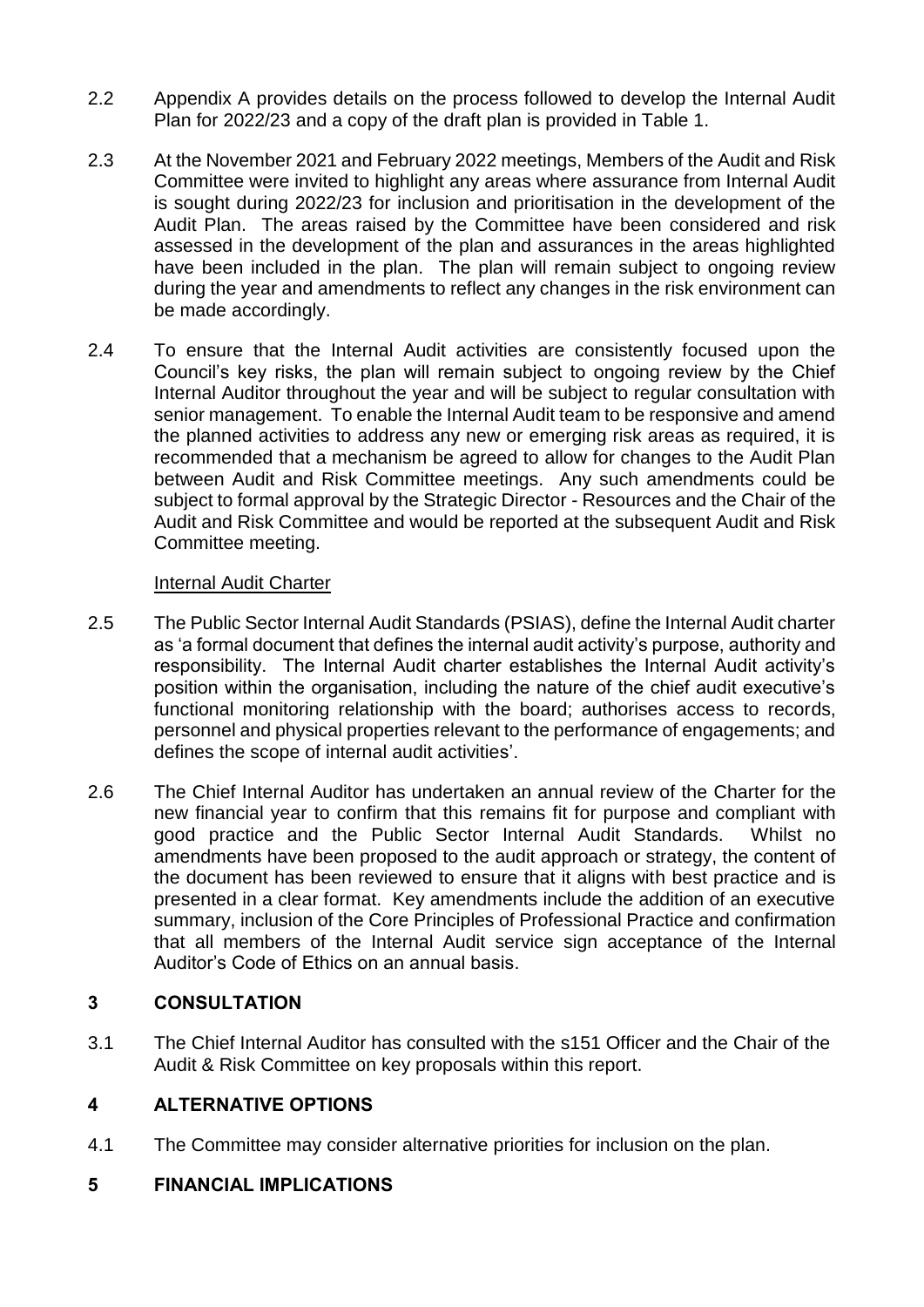5.1 There are no financial implications arising from this report. The Audit Plan will be based upon the number of days commissioned by the Council on an annual basis.

# **6 LEGAL AND GOVERNANCE CONSIDERATIONS**

- 6.1 The Audit and Risk Committee is responsible for oversight of the work of Internal Audit including approving the annual Audit Plan and satisfying itself that the plan provides assurance over the Council's control framework and key risks. It is also responsible for gaining assurance that internal audit is complying with internal audit standards.
- 6.2 There are no legal implications arising from this report

# **7 DATA**

7.1 A Data Protection Impact Assessments (DPIA) has not been completed because there are no risks/issues to the rights and freedoms of natural persons.

# **8 EQUALITY IMPACT ASSESSMENT**

8.1 There are no equality implications

# **9 COMMUNITY SAFETY IMPLICATIONS**

9.1 There are no community safety implications

# **10 HEALTH AND WELLBEING IMPLICATIONS**

10.1 There are no health and wellbeing implications.

## **11 CONCLUSION AND SUMMARY OF REASONS FOR THE RECOMMENDATIONS**

11.1 The Audit Plan for 2022/23 was developed using a risk based approach, with input from senior management and the Audit and Risk Committee. The plan has been agreed with the s151 Officer and Chair of the Audit and Risk Committee pending formal committee approval. The Internal Audit Charter remains consistent with previous years and requires annual Committee approval, in line with the Public Sector Internal Audit Standards.

# **12 BACKGROUND PAPERS**

12.1 There are no additional background papers to the report

# **13 APPENDICES**

- 13.1 Appendix A: Internal Audit plan 2022/23
- 13.2 Appendix B: Internal Audit Charter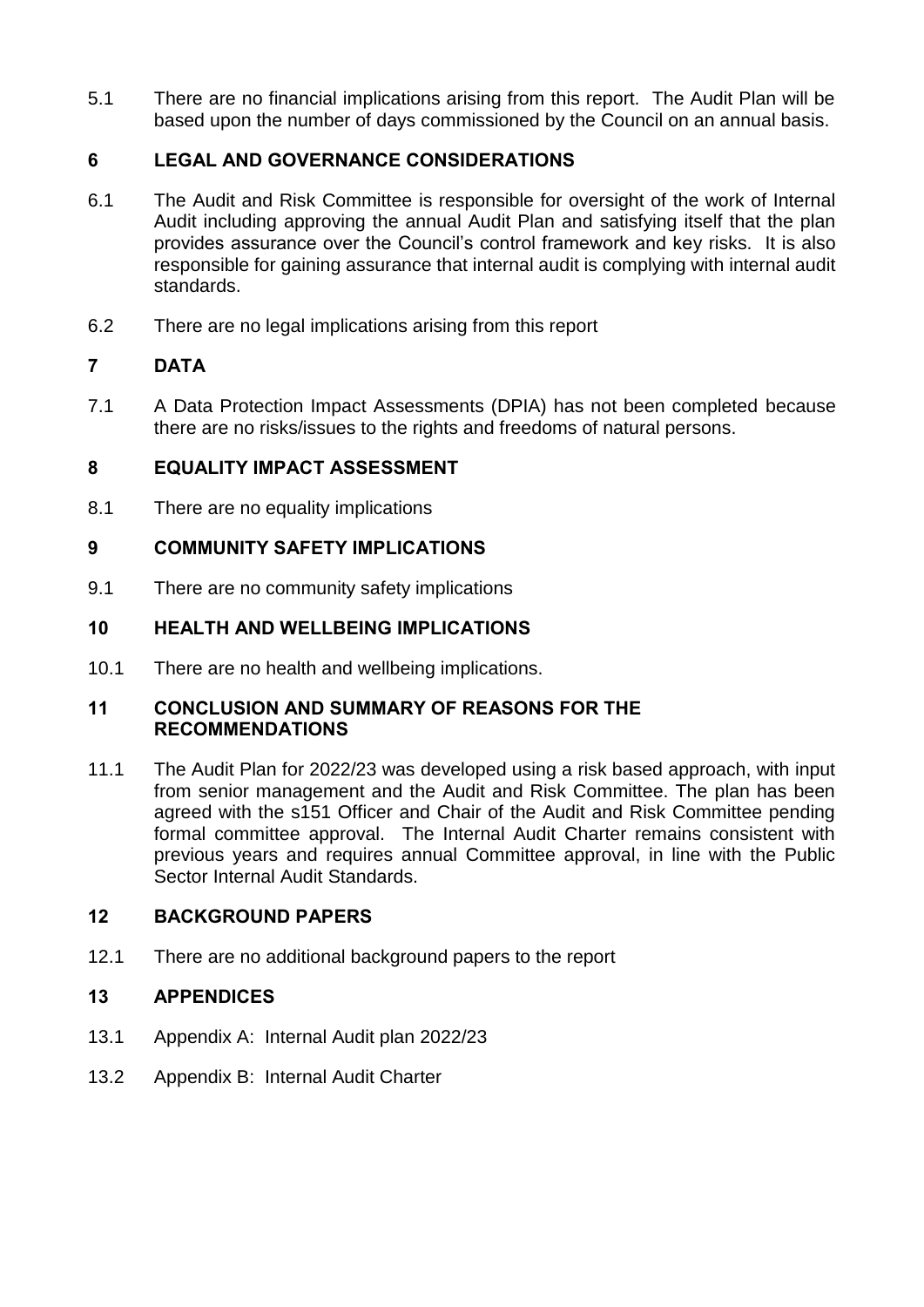Large Print or Braille Version of this Report is available upon request – Contact 01572 722577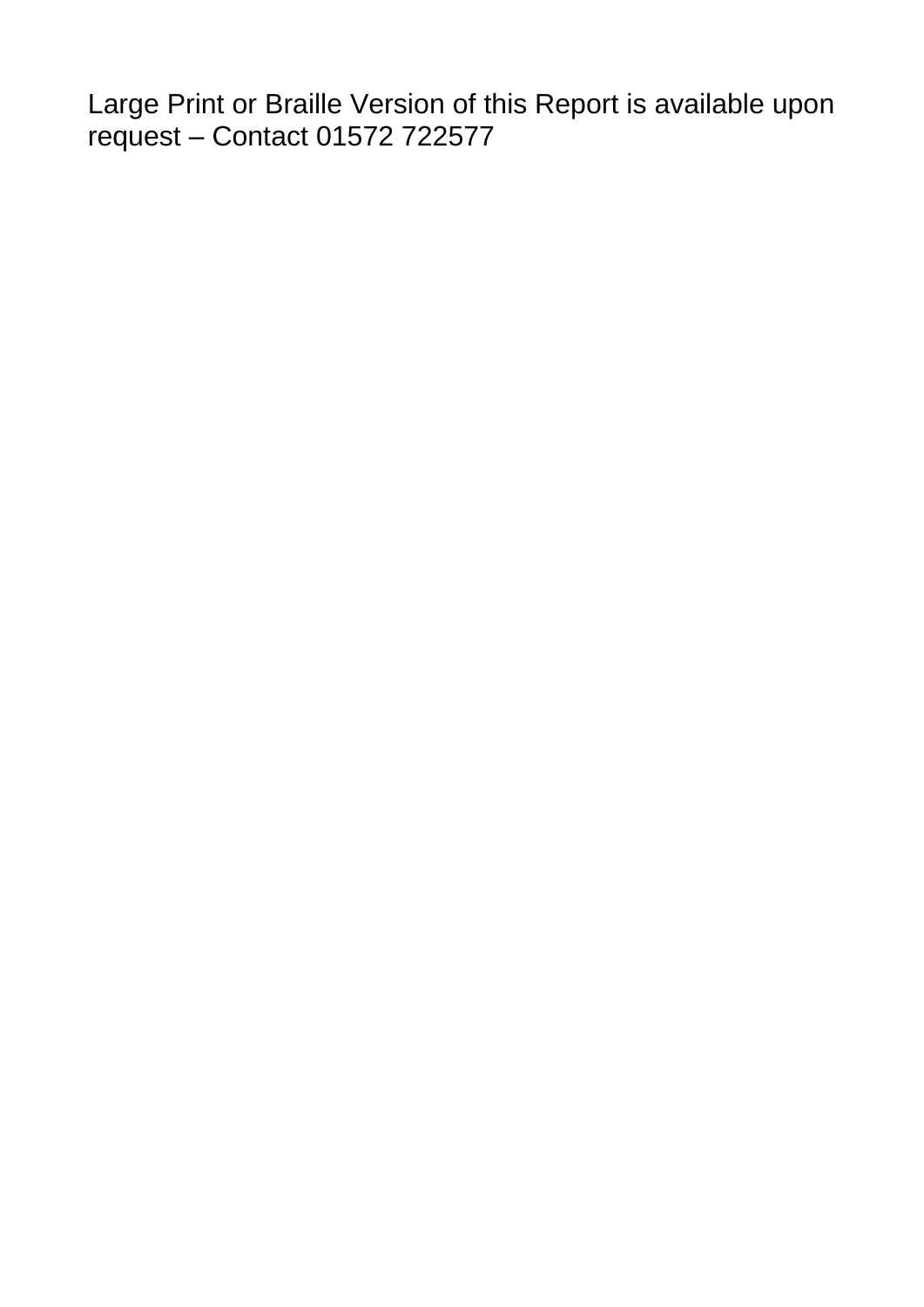# **Table 1: Internal Audit Plan 2022/23**

| <b>Assurance Areas</b>                                             | <b>Internal Audit Assignments (including assurance sought)</b>                                                                                                                                                                                                                                                                                       | Risk ref /                                   | <b>Audit</b> | <b>Initial</b> |
|--------------------------------------------------------------------|------------------------------------------------------------------------------------------------------------------------------------------------------------------------------------------------------------------------------------------------------------------------------------------------------------------------------------------------------|----------------------------------------------|--------------|----------------|
|                                                                    |                                                                                                                                                                                                                                                                                                                                                      | source                                       | days         | timing         |
| Corporate governance<br>and counter fraud                          | <b>Risk management</b><br>To provide support on maintenance of the Council's risk registers and quarterly testing on a<br>sample of controls within the registers to inform real time assurances to the committee on the<br>assumptions underpinning the risk scoring.                                                                               | <b>Internal Audit</b><br>assurances          | 16           | $Q1-4$         |
|                                                                    | <b>Fraud risk register</b><br>To provide assurance over the management of the fraud risk register, including the<br>identification and management of risks, and to review a sample of the risks identified to confirm<br>that appropriate actions are being taken to mitigate risks and pro-actively prevent, detect and<br>report attempted frauds. | <b>Internal Audit</b><br>assurances          | 15           | Q2             |
|                                                                    | <b>Contract Procedure Rule Compliance</b><br>To provide annual assurance over compliance with the Council's procurement rules across the<br>organisation. To review a sample of procurements for evidence of compliance and<br>strengthening of controls following previous audit recommendations.                                                   | <b>SR79</b>                                  | 10           | Q4             |
| Key corporate controls<br>and policies                             | <b>Financial Systems</b><br><b>Debtors</b><br>$\bullet$<br><b>Main accounting system</b><br>$\bullet$<br><b>Housing benefits</b>                                                                                                                                                                                                                     | Fraud risk<br>register<br>s151<br>assurances | 45           | Q3/4           |
|                                                                    | <b>Treasury management</b><br>To provide assurance over the Council's compliance with the Treasury Management strategy<br>and procedures.                                                                                                                                                                                                            | <b>SR74</b>                                  | 12           | Q <sub>3</sub> |
|                                                                    | Social care debt recovery<br>To provide assurance over the handling of social care debts owed to the Council to ensure<br>effective and timely recovery of these monies, in line with approved policy.                                                                                                                                               | <b>SR74</b>                                  | 12           | Q2             |
|                                                                    | IT asset management<br>To provide assurances over the effective management and recording of hardware issued to<br>staff and Members, particularly following the issuing of high number of assets to facilitate home<br>working.                                                                                                                      | <b>Internal Audit</b><br>assurances          | 12           | Q <sub>4</sub> |
| <b>Corporate Objective:</b><br><b>Protecting the</b><br>vulnerable | <b>Corporate parenting</b><br>To provide assurance over the understanding, and effective discharging, of corporate parent<br>principles and responsibilities for children looked after by the Council (as set out in section 1 of<br>the Children and Social Work Act 2017).                                                                         | <b>SR04</b>                                  | 15           | Q <sub>1</sub> |
|                                                                    | <b>Children missing from care</b><br>To provide assurance over mechanisms for recording and tracking children missing from care,<br>following recent focused Ofsted inspection activity.                                                                                                                                                             | <b>SR04</b>                                  | 10           | Q3             |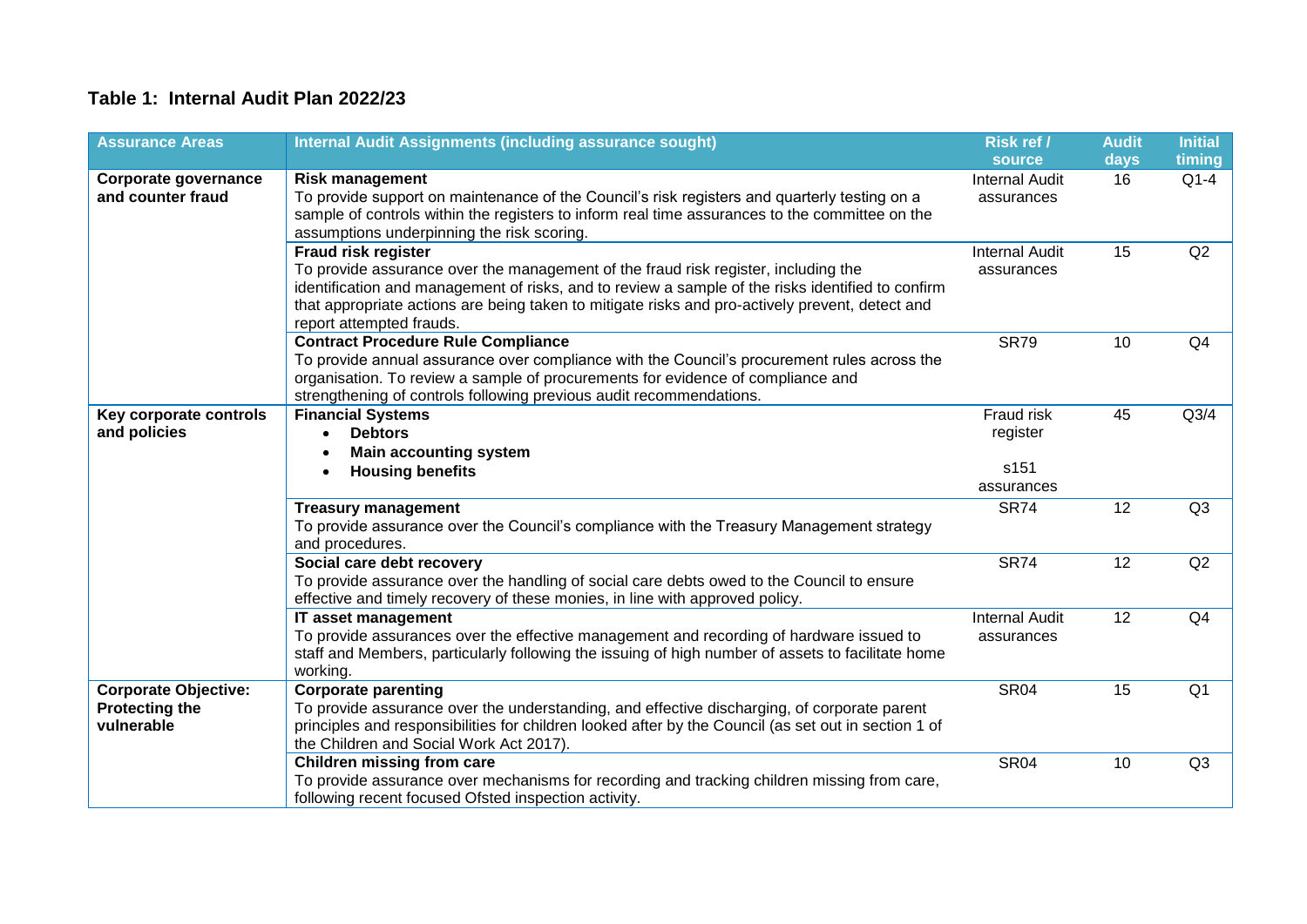| <b>Assurance Areas</b>                                                      | <b>Internal Audit Assignments (including assurance sought)</b>                                                                                                                                                                                                                                                  | Risk ref /            | <b>Audit</b> | <b>Initial</b> |
|-----------------------------------------------------------------------------|-----------------------------------------------------------------------------------------------------------------------------------------------------------------------------------------------------------------------------------------------------------------------------------------------------------------|-----------------------|--------------|----------------|
|                                                                             |                                                                                                                                                                                                                                                                                                                 | <b>source</b>         | days         | timing         |
|                                                                             | <b>Adult social care reforms</b><br>To provide pro-active support and assurance over the design phase for implementation of the<br>care cap and charging regimes arising from the reforms.                                                                                                                      | <b>SR05</b>           | 15           | Q3             |
|                                                                             | <b>Readiness for CQC inspection regime</b><br>To provide real time assurances over the Council's readiness and preparation for the new<br>inspection regimes, expected to be implemented from April 2023. To include a review of<br>infrastructure and preparation in relation to data extraction and analysis. | <b>SR05</b>           | 12           | Q3             |
|                                                                             | <b>MiCare services</b><br>To review the processes applied and resilience of these services (including enablement, urgent<br>response and 'safety net' services) and inform service development in this area.                                                                                                    | <b>SR05</b>           | 12           | Q <sub>1</sub> |
| <b>Corporate Objective:</b><br><b>Vibrant communities</b>                   | <b>Safer recruitment in Schools</b><br>To provide assurance over controls exercised in the recruitment of staff at maintained schools.<br>Local independent/academy schools will be invited to participate on a cost recovery basis.                                                                            | <b>SR04</b>           | 5            | Q <sub>1</sub> |
|                                                                             | Special educational needs and disabilities (SEND)<br>To provide assurance over compliance with expected timeframes for assessment and review of<br>Education, Health and Care Plans. To include benchmarking against comparator authorities.                                                                    | <b>SR76</b>           | 12           | Q3             |
| <b>Corporate Objective:</b><br><b>Delivering sustainable</b><br>development | <b>Waste contract</b><br>To engage with this key procurement process and provide ongoing, independent, real time<br>audit support during 2022/23.                                                                                                                                                               | <b>SR79</b>           | 17           | $Q1-4$         |
|                                                                             | <b>Highways maintenance contract</b><br>To follow up on effective embedding of improved controls, following implementation of audit<br>recommendations from 2016/17 audit work. To provide assurance that this contract is being<br>managed robustly.                                                           | <b>SR79</b>           | 15           | Q3             |
| <b>Corporate Objective:</b><br><b>Customer focussed</b><br>services         | Home to school transport<br>To provide assurance over the commissioning of home to school transport provision in order to<br>maximise value for money, whilst also ensuring due diligence in relation to safeguarding<br>checks and controls.                                                                   | <b>SR78</b>           | 15           | Q2             |
|                                                                             | <b>Taxi licensing</b><br>To provide assurance over the consistent compliance with key controls in the awarding of<br>taxi/private hire licenses - including safeguarding and right to work checks on drivers and<br>operators.                                                                                  | <b>SR78</b>           | 14           | Q2             |
| <b>Other Assurances</b>                                                     | <b>Grant claim verification</b><br>Changing Lives, Pot Hole Grant, Bus Service Operator Grant etc.                                                                                                                                                                                                              | Grant<br>requirements | 25           | As<br>req'd    |
|                                                                             | Grants - counter fraud support                                                                                                                                                                                                                                                                                  | Grant<br>requirements | 5            | As<br>req'd    |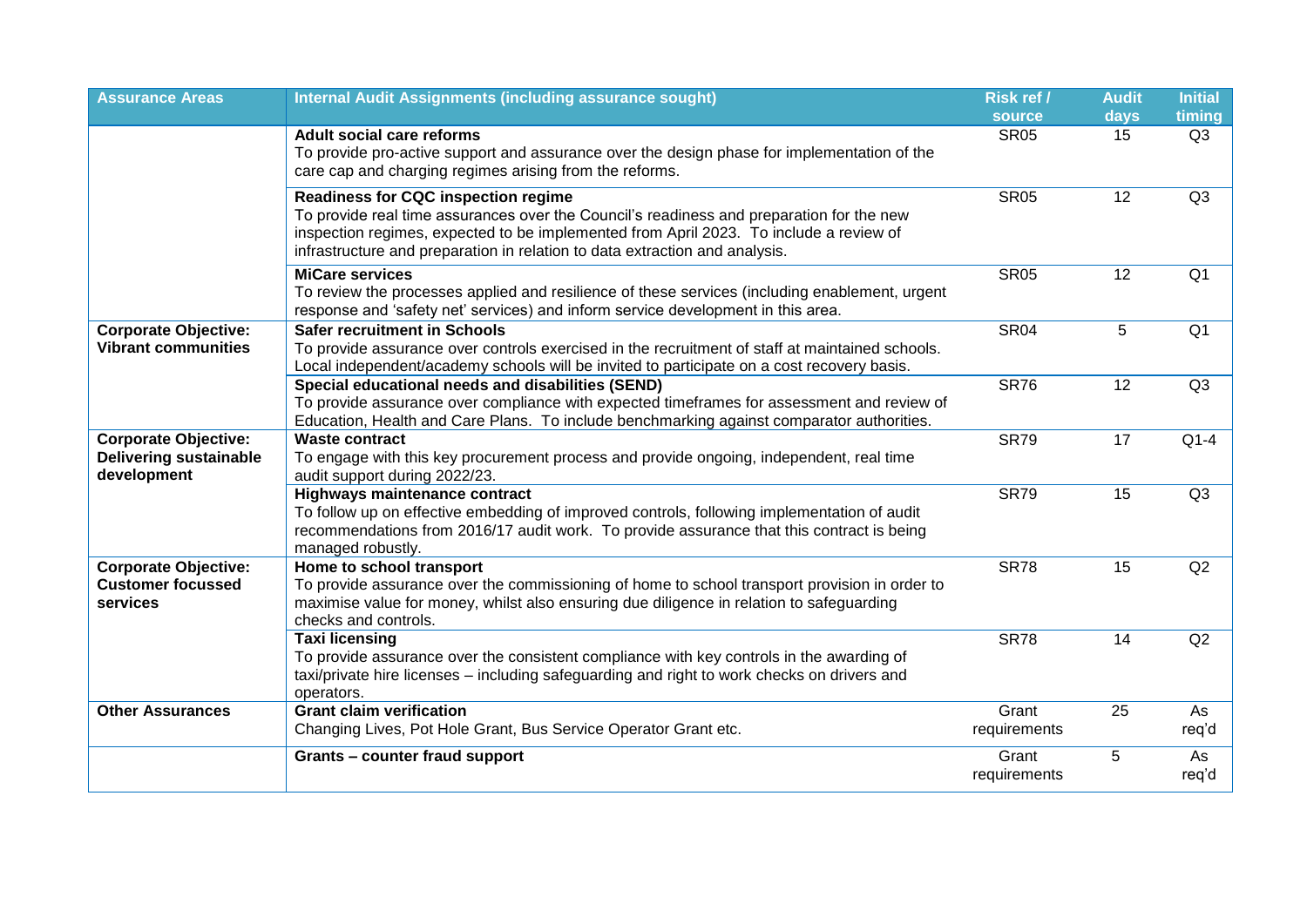# **Table 2: Reserve list**

| Area of assurance                                 | Comments - reason for lower risk/priority for coverage and plan for seeking assurances                                                                                                                                                                                                                                                                                                                                                                                                                                                                                                                                                                                 |
|---------------------------------------------------|------------------------------------------------------------------------------------------------------------------------------------------------------------------------------------------------------------------------------------------------------------------------------------------------------------------------------------------------------------------------------------------------------------------------------------------------------------------------------------------------------------------------------------------------------------------------------------------------------------------------------------------------------------------------|
| Performance<br>management                         | Considered lower risk than other cross cutting reviews i.e. fraud risk register and note that an element of performance management<br>relating to specific services is covered in relevant audit work. Include on reserve list for 2022/23 and audit planning for 2023/24.                                                                                                                                                                                                                                                                                                                                                                                             |
| Covid-19 grant monies                             | Given the external scrutiny already in place from government, assessed as lower risk. Include on reserve list for 2022/23.                                                                                                                                                                                                                                                                                                                                                                                                                                                                                                                                             |
| Street works co-<br>ordination                    | There is an intention to move to a permit scheme which may make a review of current controls less valuable from an assurance<br>perspective – making this more suited to consultancy work. Consultancy support could be commissioned during the year if considered of<br>value.                                                                                                                                                                                                                                                                                                                                                                                        |
| Reactive Highways<br>Maintenance                  | Potential to seek assurances as part of the Highways Maintenance contract audit – rather than an additional specific audit at this point.                                                                                                                                                                                                                                                                                                                                                                                                                                                                                                                              |
| <b>Highways Transport</b><br><b>Working Group</b> | Proposed scope would be more suited to consultancy work which was assessed as lower priority than the assurance work proposed for<br>inclusion. Consultancy support could be commissioned during the year if considered of value.                                                                                                                                                                                                                                                                                                                                                                                                                                      |
| Grounds maintenance                               | Given re-procurement of this contract is underway, there may be greater value in postponing to 2023/24.                                                                                                                                                                                                                                                                                                                                                                                                                                                                                                                                                                |
| Children's services<br>development planning       | Assurances to be sought outside the audit plan on the governance arrangements. With the audit plan, targeted assurances sought on<br>issues arising - i.e. children missing from care audit.                                                                                                                                                                                                                                                                                                                                                                                                                                                                           |
| Care assessments                                  | Adult Social Care have a plan of priorities for 2022/23 which includes the new Care assessment, this was the result of extensive review<br>work. Timescales for the new assessment introduction are not confirmed but in order to audit their effectiveness and compliance, there will<br>need to be a period of embedding and application prior to testing. No specific risks have been flagged by management requiring<br>prioritisation of audit in this area and assurances to be sought regarding preparing for CQC inspection regime, including prevention work,<br>in 2022/23. Proposed to include this in 2023/24 audit planning for testing of new processes. |
| Equalities, diversity<br>and inclusion            | Incorporate in planning for 2023/24 to provide opportunity for embedding of policies and controls.                                                                                                                                                                                                                                                                                                                                                                                                                                                                                                                                                                     |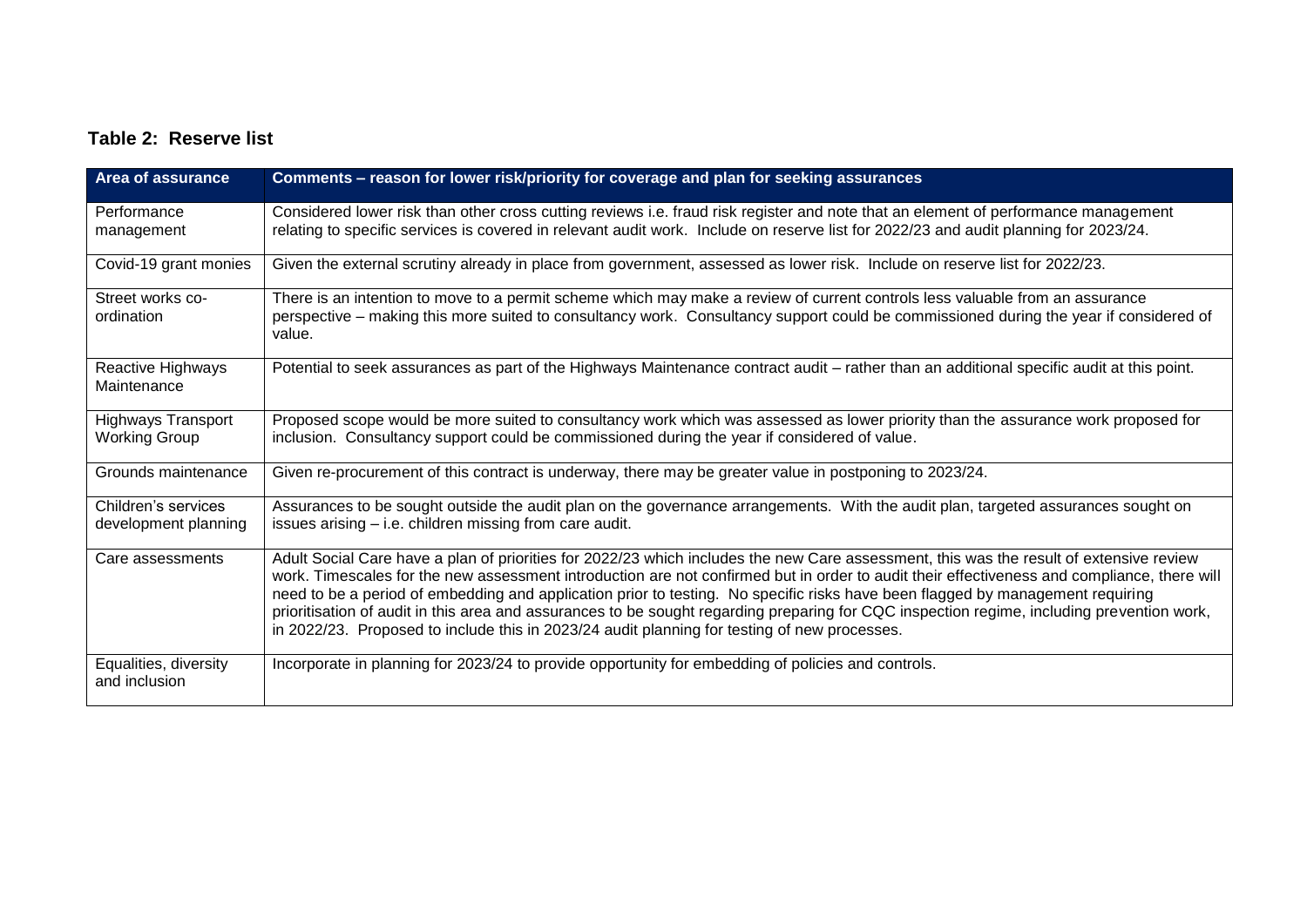

# Internal Audit

# Charter & Strategy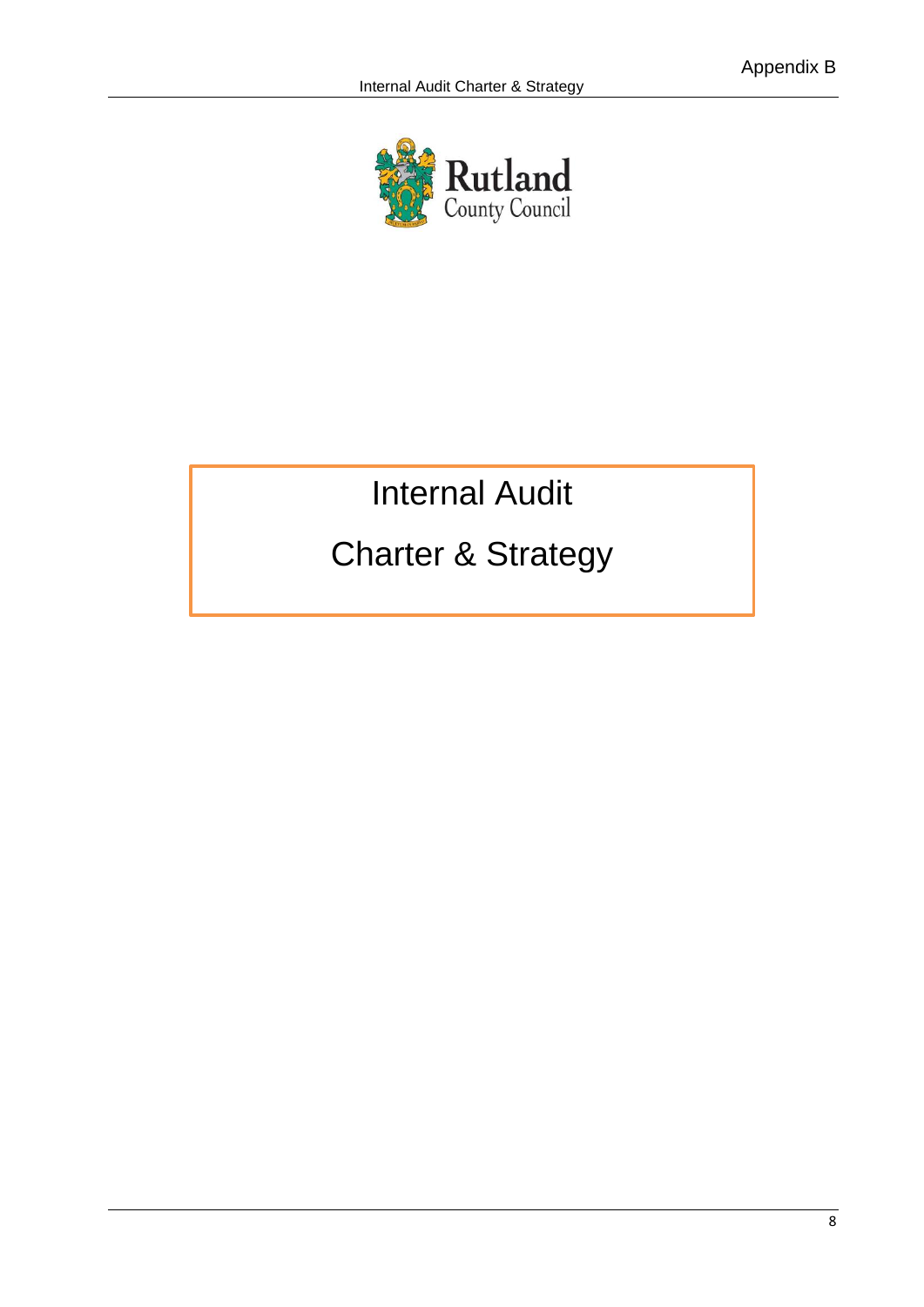# **Executive summary**

The Internal Audit Charter defines the purpose, authority and responsibility of Rutland County Council's Internal Audit service. It establishes the scope of the Internal Audit service and outlines how the service complies with statutory requirements and professional standards.

The key principles of Rutland County Council's Internal Audit service are as follows:

- Internal Audit provides an Annual Internal Audit Opinion based on an objective and comprehensive assessment of the Council's framework of governance, risk management and control.
- Internal Audit provides advice and consultancy services with the aim of adding value and improving organisational governance, risk management and control.
- All the Council's activities fall within the scope of Internal Audit, and the Internal Audit service has a complete right of access to all records and property held by Rutland County Council and to all officers of the Council.
- Internal Audit operates in compliance with Public Sector Internal Audit Standards (PSIAS) and the Chartered Institute of Internal Auditors' Code of Ethics.
- Internal Audit is independent and may report directly to the Chief Executive and the Chair of the Audit & Risk Committee. Regular reporting on audit activity is provided to the Section 151 Officer, Senior Management Team and the Audit & Risk Committee.
- Internal Audit team consists of qualified and part-qualified professionals in assurance and accounting. The service is committed to professional development and continuous quality assurance and improvement.
- Internal Audit staff have a professional duty to operate in ethical way; be honest; and demonstrate integrity at all times, working in line with the Council's Code of Conduct.
- The Internal Audit Charter is regularly reviewed and approved annually by the Audit & Risk Committee and senior management.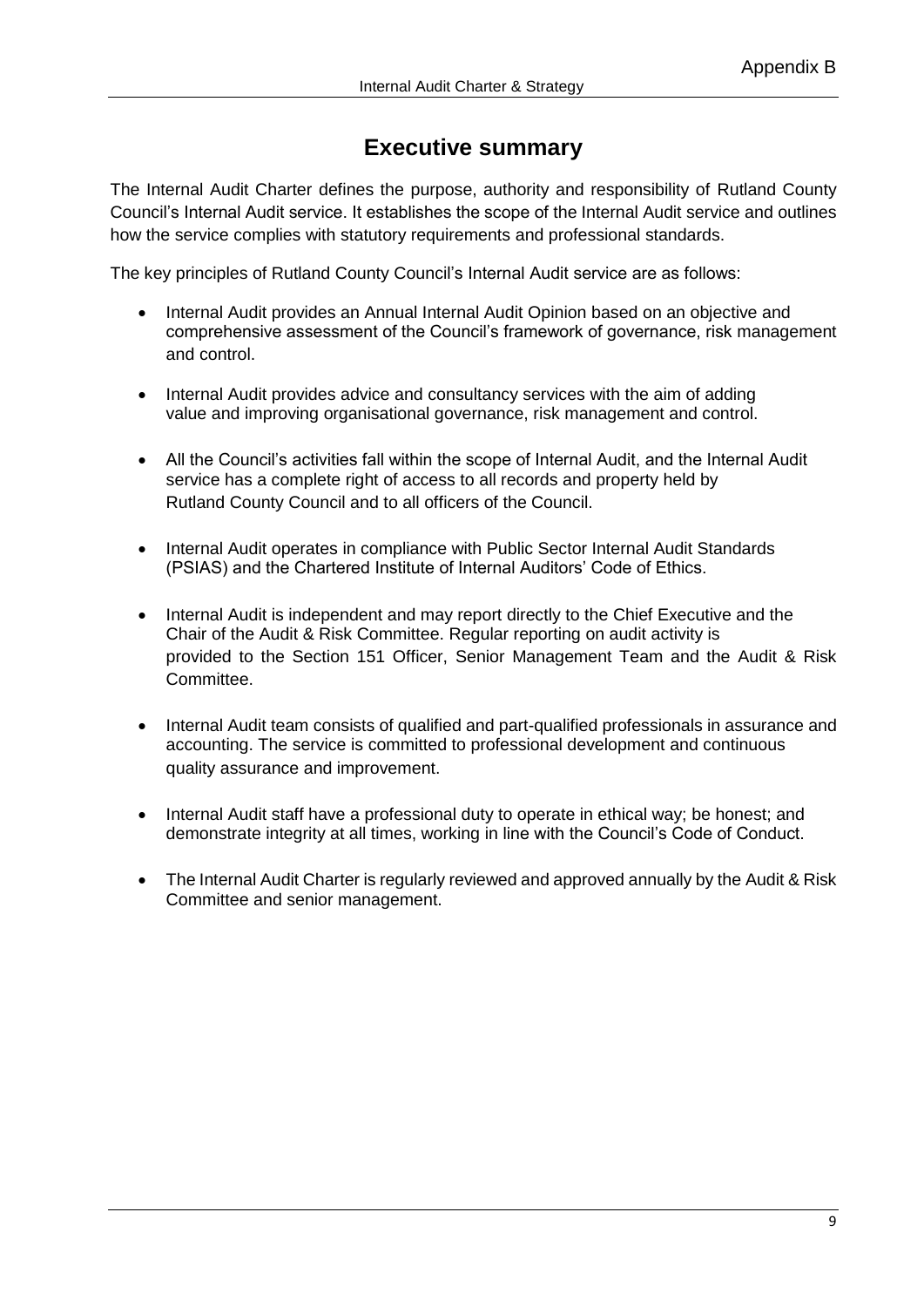## 1 **PURPOSE, MISSION STATEMENT AND DEFINITION**

## **Purpose of the Charter and Strategy**

- 1.1 The purpose of this Internal Audit Charter is to define Internal Audit's purpose, authority and responsibility. It establishes the Internal Audit activity's position within the Council and reporting lines; authorises access to records, personnel and physical property relevant to the performance of audit work; and defines the scope of Internal Audit activities. The Charter and Strategy should enable Internal Audit to deliver a modern and effective service that:
	- Meets the requirements of the Public Sector Internal Audit Standards (PSIAS) and the Accounts and Audit Regulations;
	- Ensures effective audit coverage and a mechanism to provide independent and objective overall assurance in particular to Councillors and management;
	- Provides an independent Annual Opinion on the adequacy and effectiveness of the Council's framework of governance, risk management and control environment;
	- Identifies the highest risk areas of the Council and allocates available Internal Audit resources accordingly;
	- Adds value and supports senior management in providing effective control and identifying opportunities for improving value for money; and
	- Supports the S151 officer in maintaining prudent financial stewardship for the **Council**

## **Internal Audit Mission Statement**

1.2 The mission of Internal Audit is to enhance and protect organisational value by providing risk-based and objective assurance, advice and insight.

## **Definition of Internal Audit**

1.3 Internal auditing is an independent, objective assurance and consulting activity designed to add value and improve an organisation's operations. It helps an organisation accomplish its objectives by bringing a systematic, disciplined approach to evaluate and improve the effectiveness of risk management, control and governance processes.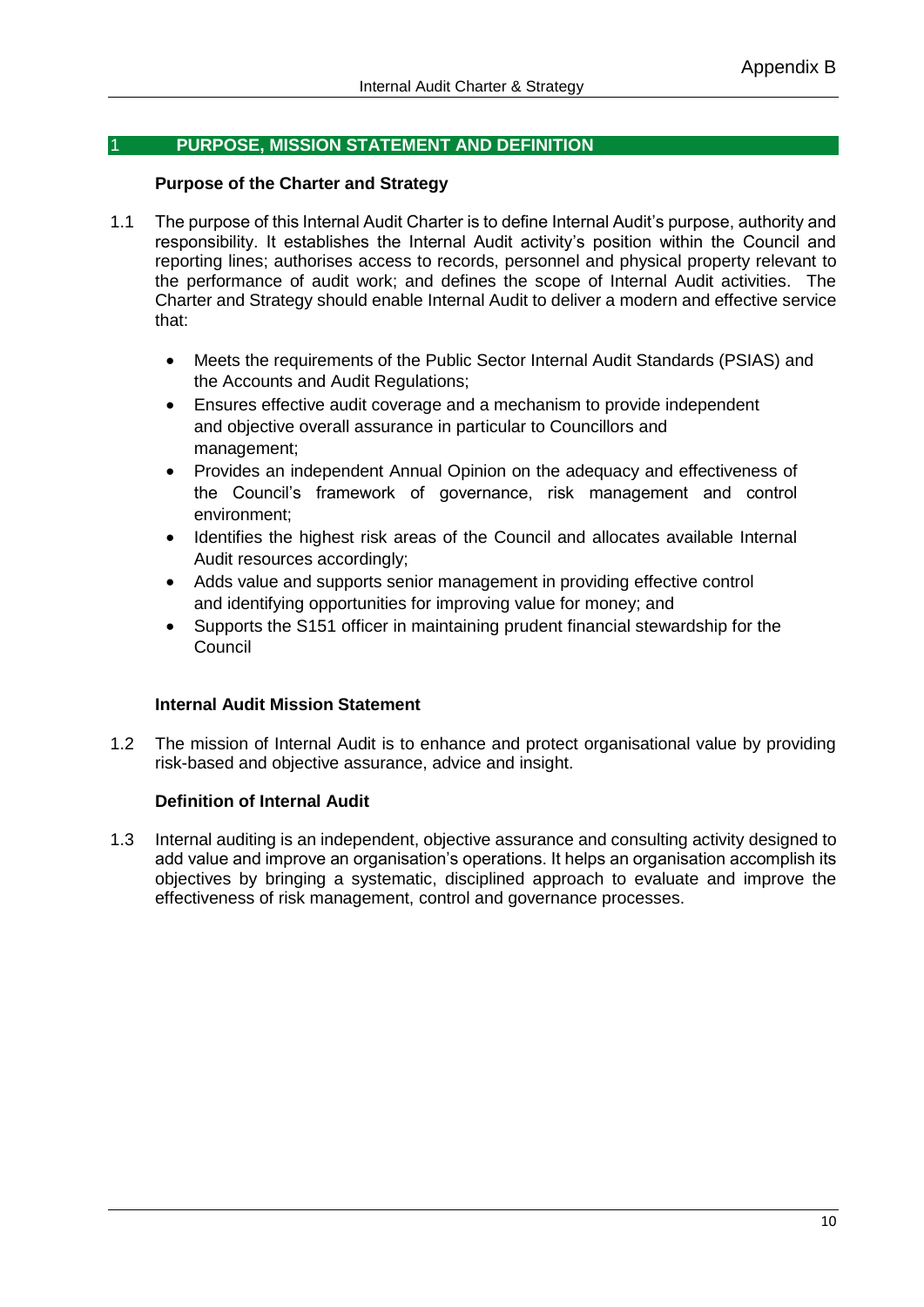#### 2 **CONTEXT**

- 2.1 The Council's Internal Audit service is delegated to North Northamptonshire Council's Internal Audit service, led by the Chief Internal Auditor.
- 2.2 The core governance context for Internal Audit is summarised as follows:

**The Accounts and Audit Regulations (2015)** set out that:

*A relevant authority must ensure that it has a sound system of internal control which—*

*(a) facilitates the effective exercise of its functions and the achievement of its aims and objectives;*

*(b) ensures that the financial and operational management of the authority is effective; and*

*(c) includes effective arrangements for the management of risk.*

And that:

*A relevant authority must undertake an effective internal audit to evaluate the effectiveness of its risk management, control and governance processes, taking into account public sector internal auditing standards or guidance.*

*A relevant authority must, each financial year—*

*conduct a review of the effectiveness of the system of internal control required by regulation 3; and prepare an annual governance statement.*

**The Public Sector Internal Audit Standards (PSIAS)** issued in 2017 include the need for risk-based plans to be developed for Internal Audit and to receive input from management and the 'Board' (usually discharged by the Council's Audit Committee). The work of Internal Audit therefore derives directly from these responsibilities, including:

*PSIAS 2010 - "The Chief Audit Executive must establish risk-based plans to determine the priorities of the internal audit activity, consistent with the organisation's goals."*

*PSIAS 2450 – "The Chief Audit Executive must deliver an annual internal audit opinion and report that can be used by the organisation to inform its governance statement. The annual internal audit opinion must conclude on the overall adequacy and effectiveness of the organisations framework of governance, risk management and control".*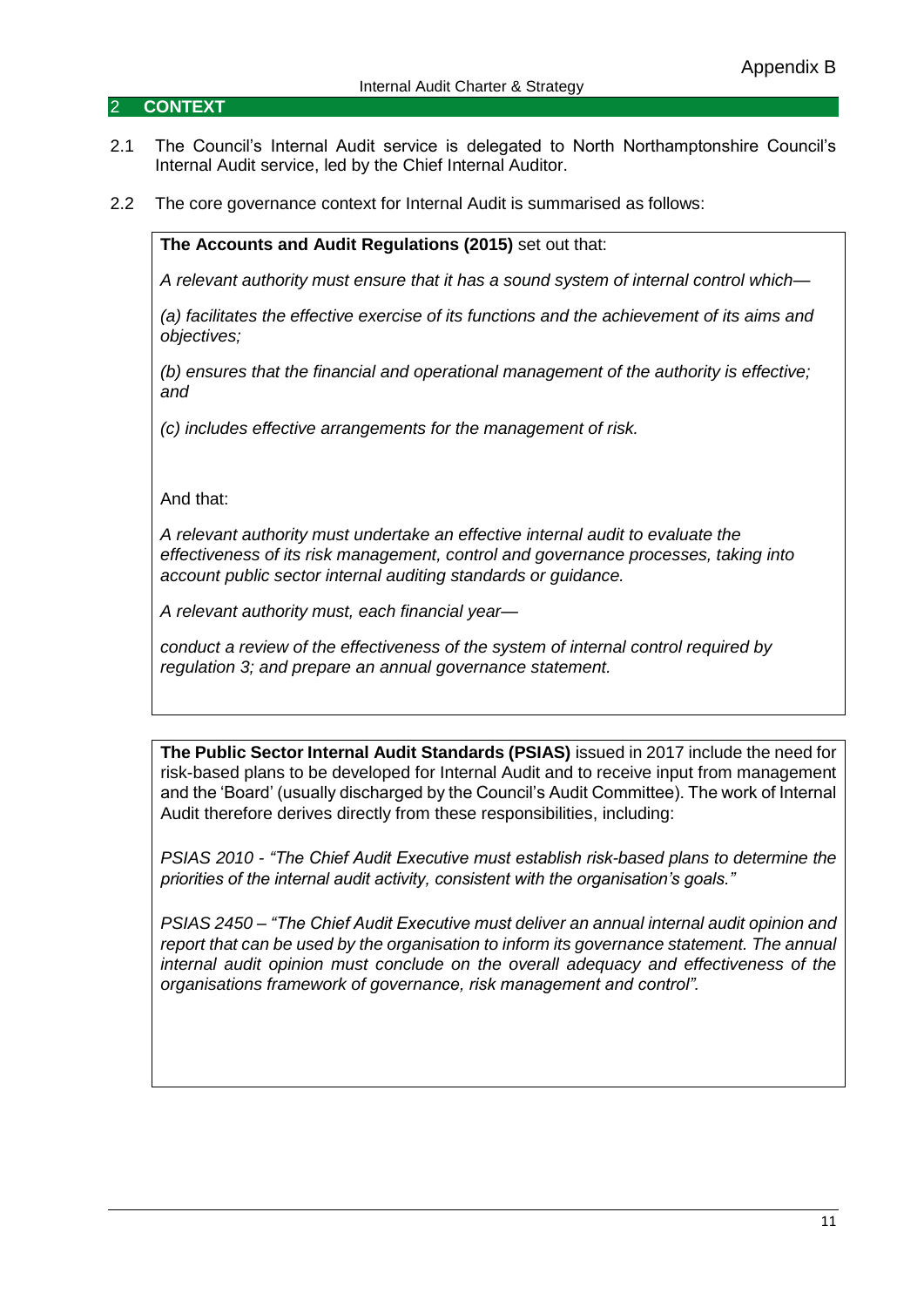2.3 The following definitions have been applied to the PSIAS terminology throughout this document:

| Terminology                 | <b>Definition for Rutland County Council</b>                                                                                                                                                                                                                                                                                                                         |
|-----------------------------|----------------------------------------------------------------------------------------------------------------------------------------------------------------------------------------------------------------------------------------------------------------------------------------------------------------------------------------------------------------------|
| 'Board', as per PSIAS       | The Audit & Risk Committee                                                                                                                                                                                                                                                                                                                                           |
| 'Chief Audit Executive', as | The Chief Internal Auditor                                                                                                                                                                                                                                                                                                                                           |
| per PSIAS                   |                                                                                                                                                                                                                                                                                                                                                                      |
| 'Senior management'         | Senior Management Team                                                                                                                                                                                                                                                                                                                                               |
| 'Assurance services'        | An objective examination of evidence for the purpose of<br>providing an independent assessment on governance,<br>risk management and control processes for the Council.<br>Examples include financial, performance, compliance,<br>system security and due diligence.                                                                                                |
| 'Consultancy services'      | Advisory and related client service activities, the nature<br>and scope of which are agreed with the client, are<br>intended to add value and improve an organisations<br>governance, risk management and control processes<br>without the Internal Auditor assuming management<br>responsibility. Such examples would include advice,<br>facilitation and training. |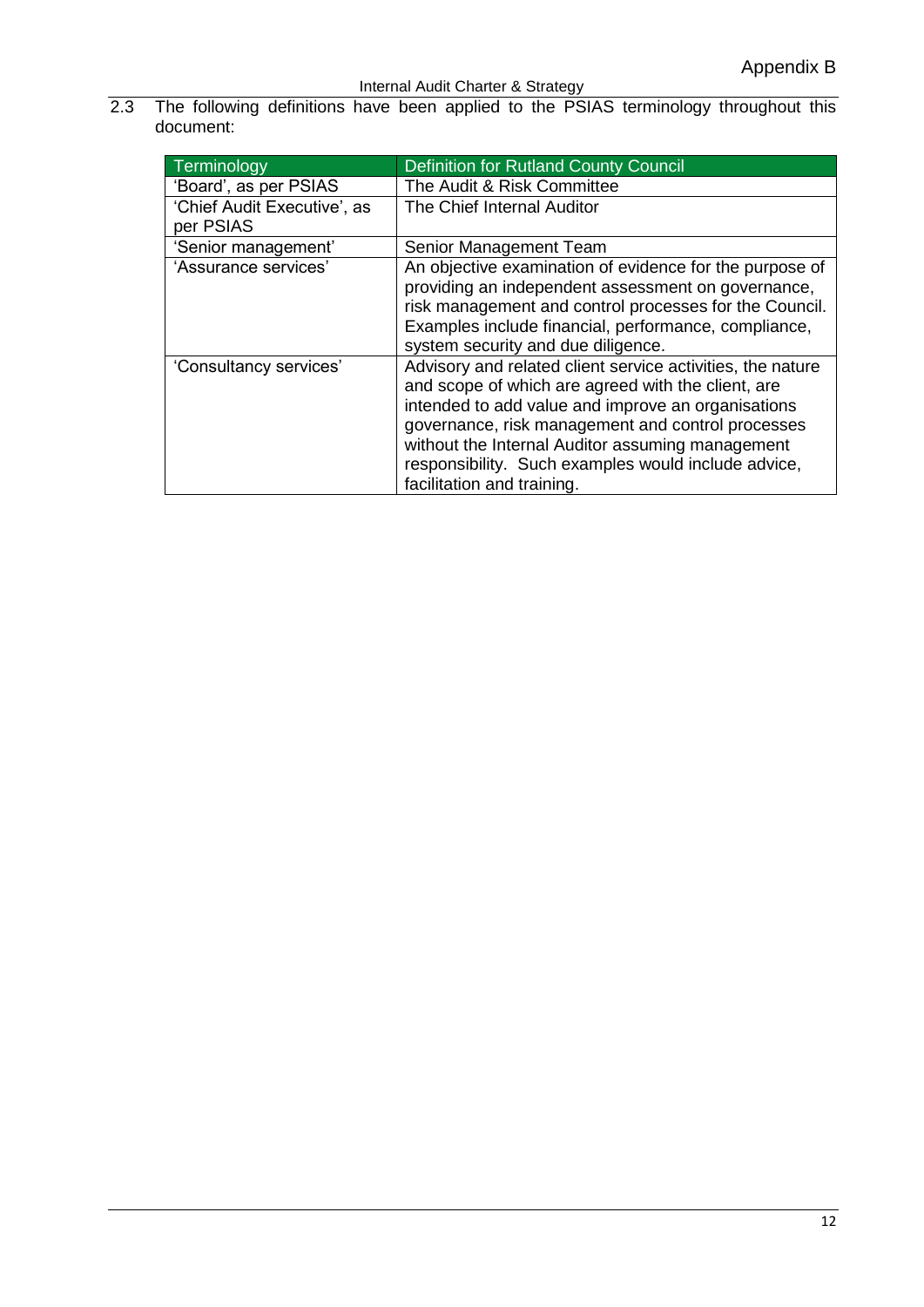## 3 **STRATEGY**

- 3.1 Internal Audit will provide the public, Councillors and Council officers with confidence that Council operations are properly governed and controlled, risks are effectively managed and service delivery meets customer need. Where confidence is not possible the service will ensure that the implications and risks are understood to ensure proportionate action is taken. Internal Audit will be responsive to the Council's needs and the risks to which the Council is exposed.
- 3.2 Internal Audit is not responsible for the control systems it audits. Responsibility for effective internal control rests with the management / executive of the Council. Directors and Heads of Service are responsible for ensuring that internal control arrangements are sufficient to address the risks facing their services and achieve approved objectives / policy.
- 3.3 Internal Audit will provide a robust, high quality audit service that delivers honest, evidenced assurance, by:

#### **Focusing on what is important**

Deploying its resources where there is most value aligned to the corporate objectives and priorities, the processes to facilitate these and the key risks to their achievement, whilst ensuring sufficient assurance to support the Annual Governance Statement.

#### **Being flexible and responsive to the needs of the Council**

The Annual Plan will be reviewed quarterly enabling Audit resources to be redeployed as new risks emerge, with the agreement of senior management and the board

#### **Being outward looking and forward focused**

The service will be aware of national and local developments and of their potential impact on the Council's governance, risk management and control arrangements.

## **Providing Assurance**

There is value in providing assurance to senior managers and Members that the arrangements they put in place are working effectively, and in helping managers to improve the systems and processes for which they are responsible.

#### **Balancing independent support and challenge**

Avoiding a tone which blames, but being resolute in challenging for the wider benefit of the Council and residents.

## **Having impact**

Delivering work which has buy-in and which leads to sustained change.

#### **Strengthening the governance of the Council**

Being ambassadors for, and encouraging the Council towards, best practice in order to maximise the chances of achieving its objectives, including the provision of consultancy and advice.

 **Enjoying a positive relationship with and being welcomed by the 'top table'** Identifying and sharing organisational issues and themes that are recognised and taken on board. Working constructively with management to support new developments.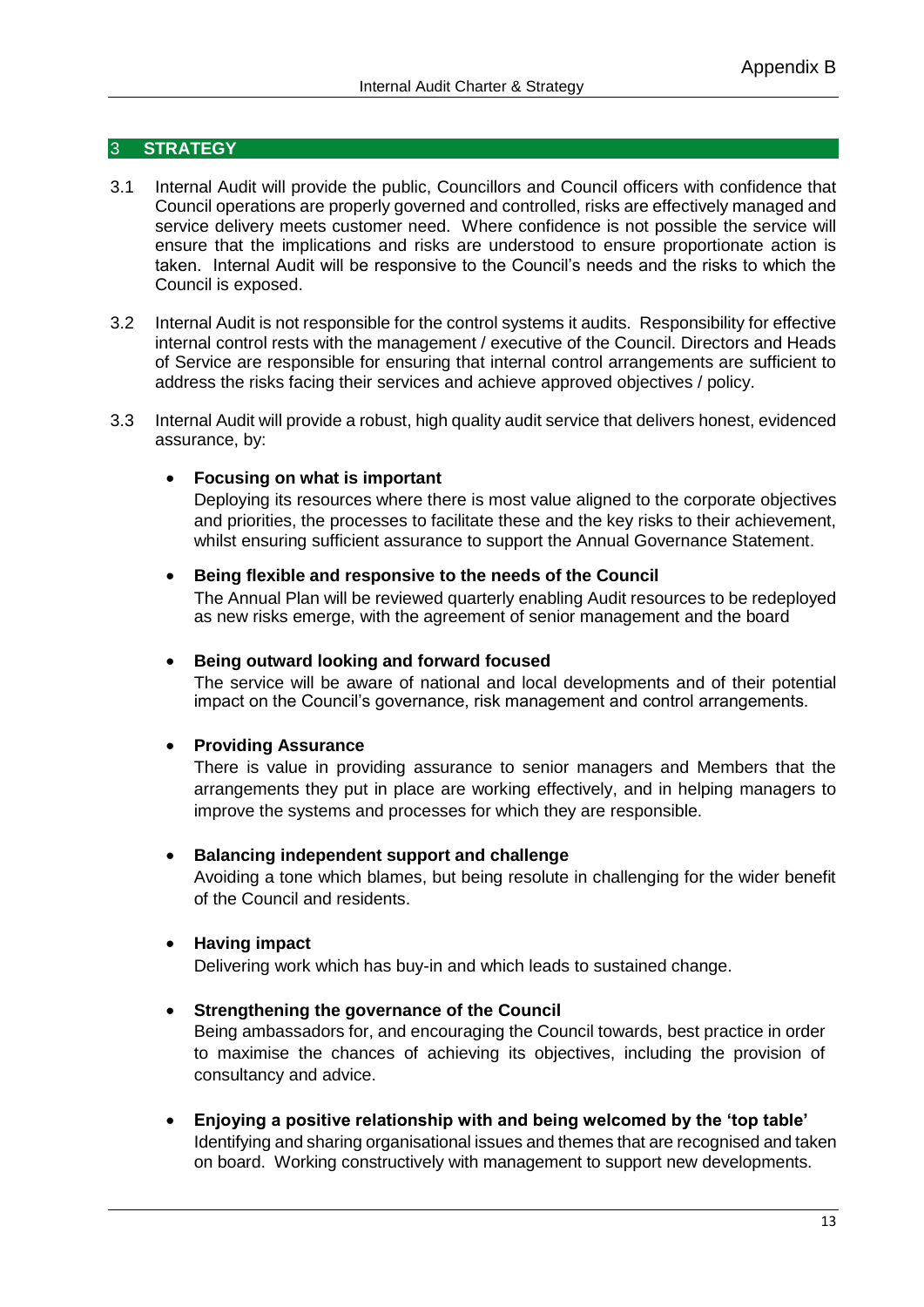- 3.4 The Internal Audit Service maintains an ongoing and comprehensive understanding of:
	- Local Government / Public Sector issues;
	- The Council and its community: and
	- Professional Audit and Corporate Governance standards.
- 3.5 All staff within the Internal Audit service hold a relevant professional qualification, part qualification or are actively studying towards a relevant qualification. All participate in continuing professional development, both in relation to specific audit skills e.g. contract audit, and softer skills e.g. communication skills.
- 3.6 The mandatory core principles for the Professional Practice of Internal Auditing underpin the way in which the service is delivered and are embedded in ways of working, as detailed in this Charter. The principles ensure Internal Audit:
	- Demonstrates integrity;
	- Demonstrates competence and due professional care;
	- Is objective and free from undue influence (independent):
	- Aligns with the strategies, objectives, and risks of the organisation;
	- Is appropriately positioned and adequately resourced:
	- Demonstrates quality and continuous improvement;
	- Communicates effectively;
	- Provides risk-based assurance:
	- Is insightful, proactive, and future-focused; and
	- Promotes organisational improvement.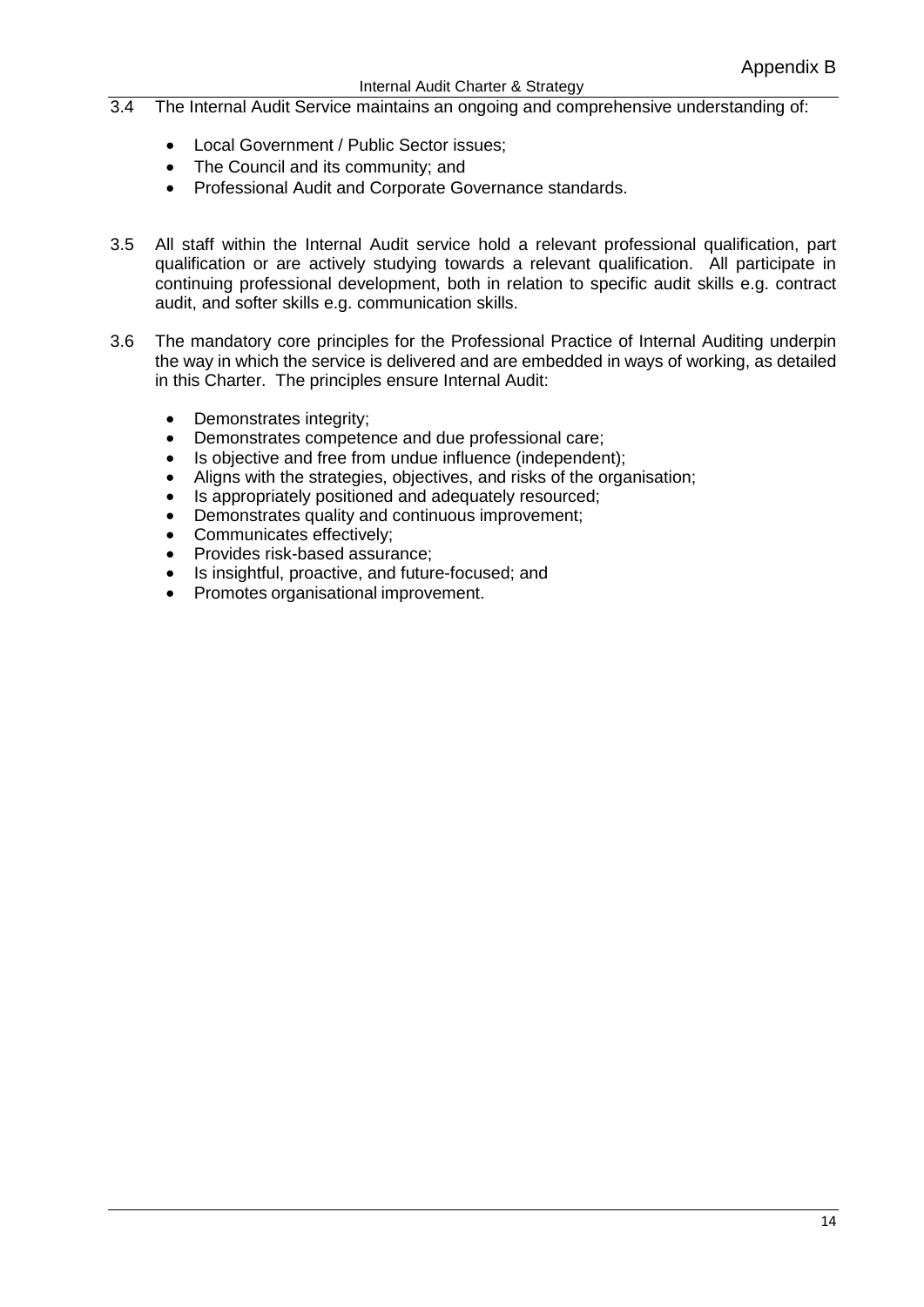#### 4 **AUTHORITY**

- 4.1 In accordance with the PSIAS, the Chief Internal Auditor has full responsibility for the operation and delivery of the Internal Audit function including the production and execution of the audit plan and subsequent audit activities. The annual audit plan will be agreed in consultation with relevant officers, the Audit & Risk Committee, and the senior management team.
- 4.2 Internal Audit's remit extends across the entire control environment of the Council.
- 4.3 Internal Audit has unrestricted access to all Council and partner records and information (whether manual or computerised systems), officers, cash, stores and other property, it considers necessary to fulfil its responsibilities. Internal Audit may enter Council property and has unrestricted access to all locations and officers without prior notice if necessary.
- 4.4 All Council contracts and partnerships shall contain similar provision for Internal Audit to access records pertaining to the Council's business held by contractors or partners.
- 4.5 All employees are required to assist the Internal Audit activity in fulfilling its roles and responsibilities.
- 4.6 The Audit & Risk Committee (as the Board) shall be informed of any restriction unduly placed on the scope of Internal Audit's activities which in the opinion of the Chief Internal Auditor prevent the proper discharge of Internal Audit functions.
- 4.7 The Chief Internal Auditor and individual audit staff are responsible and accountable for maintaining the confidentially of the information they receive during the course of their work.
- 4.8 To provide for independence, the day to day management of the Internal Audit Service is undertaken by the Chief Internal Auditor who reports to the Audit & Risk Committee. This accords with the Public Sector Internal Audit Standards which requires the Chief Internal Auditor to report to the very top of the organisation.
- 4.9 The Chief Internal Auditor has direct and unrestricted access to the Council's Chief Executive, Section 151 Officer, Directors, External Audit and Audit & Risk Committee at their discretion, including private meetings with the Chair of the Audit & Risk Committee.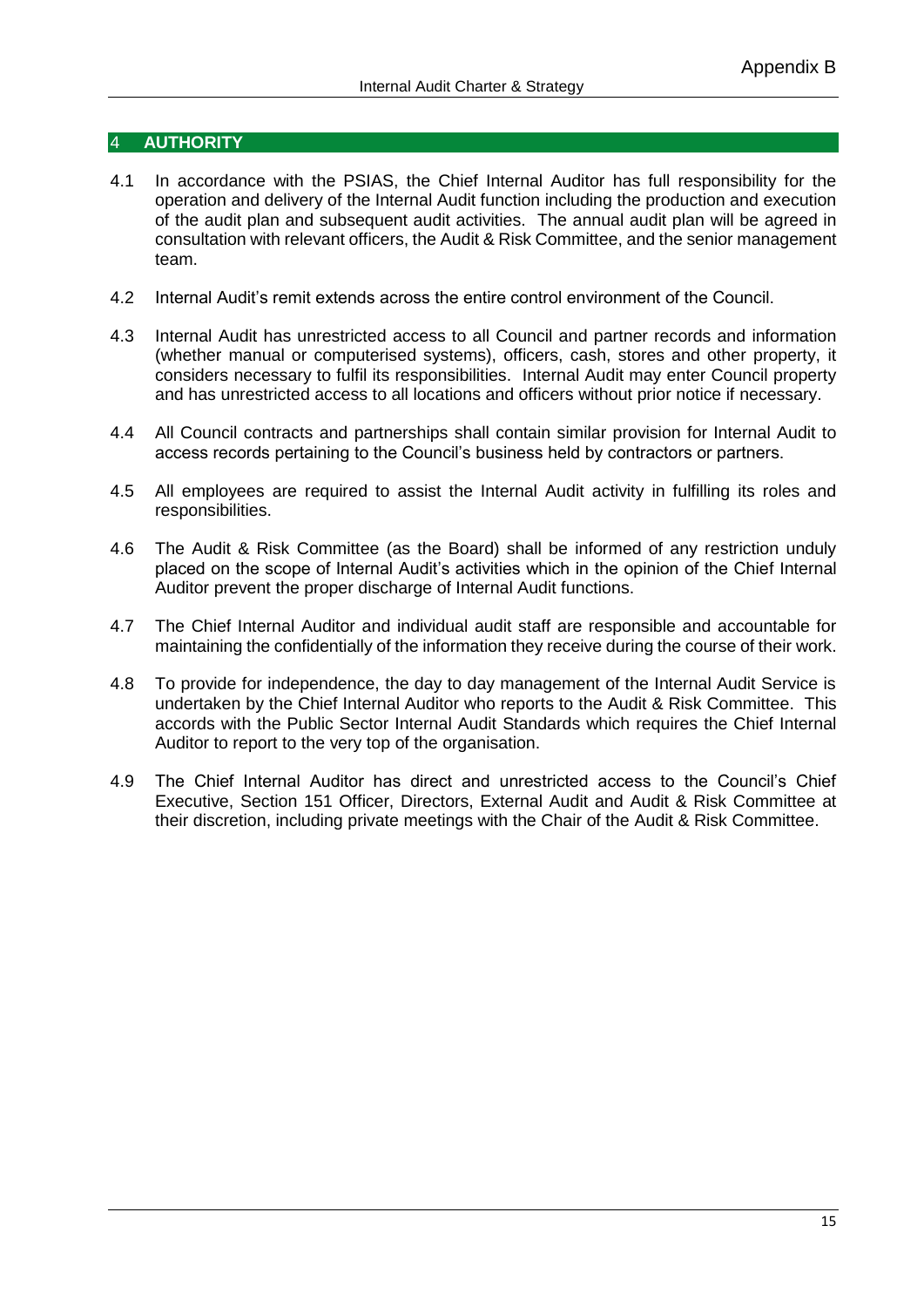#### 5 **ETHICS, INDEPENDENCE & OBJECTIVITY**

- 5.1 Independence is essential to the effectiveness of the Internal Audit service; so it will remain free from interference in all regards. This shall include, but not be limited to, matters of audit selection, scope, procedure, frequency, timing or report content.
- 5.2 Internal auditors will exhibit the highest level of professional objectivity in gathering, evaluating, and communicating information about the activity or process being examined. They will make a balanced assessment of all the relevant circumstances and not be unduly influenced by their own interests or by others in forming judgments.
- 5.3 Internal Audit are commissioned to provide Risk Management support. Responsibility for implementing risk management activity is retained by the relevant officers at the Council, and the role of Internal Audit is to provide advice, support and facilitation for this process rather than to undertake risk management activity directly. Internal Audit reviews of risk management focus on actual risk management activity undertaken by management, not the facilitation work of the Internal Audit team, thus avoiding potential conflicts of interest. This ensures that there is no impairment to Internal Audit's independence and objectivity, as well as ensuring that Internal Auditors have a high degree of familiarity with the principles of risk management within the organisation to inform their assurance work.
- 5.4 The Internal Audit service also assists with counter fraud work for the Council. Internal Audit lead on investigating whistleblowing referrals relating to fraud and corruption, and financial impropriety.
- 5.5 In addition to the ethical requirements of the various professional bodies, each auditor is required to sign an annual declaration of interest to ensure that the allocation of audit work avoids conflict of interest and declare any potential 'conflict of interest' on allocation of an audit. Any potential impairments to independence or objectivity will be declared prior to accepting any work.
- 5.6 Internal Auditors also sign acceptance of the Internal Auditor's Code of Ethics on an annual basis.
- 5.7 Internal auditors will have no direct operational responsibility or authority over any of the activities audited. Accordingly, they will not implement internal controls, 'approve' procedures, install systems, prepare records, or engage in any other activity that may impair the Internal Auditor's judgment. Where auditors have previously been involved in any of these activities or consultancy work they will be prohibited from auditing those areas for at least two years. Where appropriate, audits are rotated within the team to avoid overfamiliarity and complacency.
- 5.8 The Chief Internal Auditor will confirm to the Audit & Risk Committee, at least annually, the organisational independence of the Internal Audit service.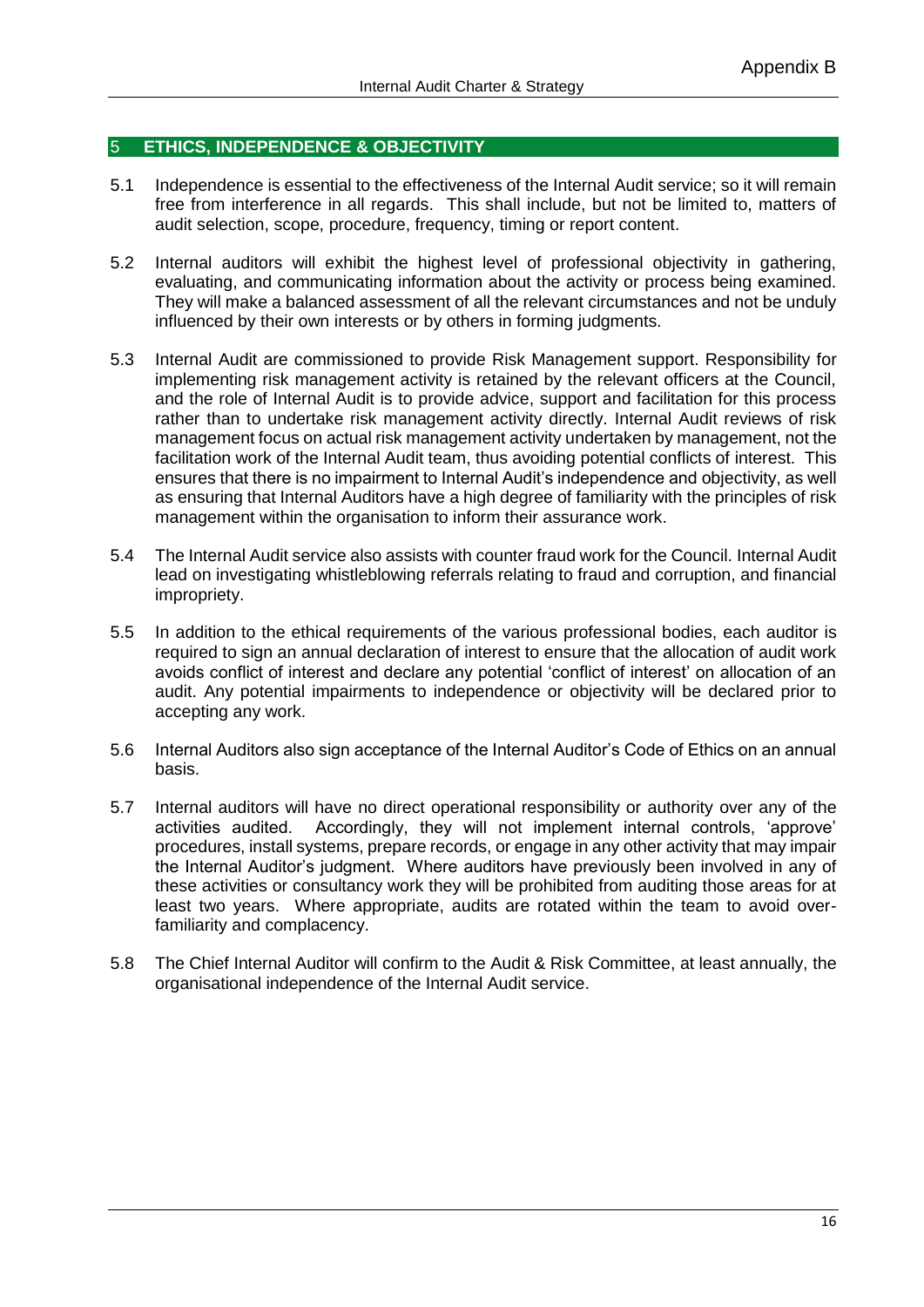## 6 **HOW THE SERVICE WILL BE DELIVERED**

## **Audit Planning**

- 6.1 The audit plan guides the work of the service during the year. The planning principles are:
	- Focusing assurance effort on the most important issues, the key obligations, outcomes and objectives, critical business processes and projects, and principal risks; pitching coverage therefore at both strategic and key operational aspects;
	- Maintaining up to date awareness of the impact of the external and internal environment on control arrangements;
	- Using a risk assessment methodology to determine priorities for audit coverage based as far as possible on management's view of risk in conjunction with other intelligence sources e.g. corporate risk register, audit risk scores;
	- Taking account of dialogue and consultation with key stakeholders to ensure an appropriate balance of assurance needs, but recognising in a resource constrained environment there will be situations when not all needs can be met which is where risk management is key;
	- Being flexible so that the plan evolves through the year in response to emerging risks and issues;
	- Providing for the delivery of key commitments, such as work done in support of the External Auditor thus reducing the external audit fee, and to deliver governance and antifraud responsibilities; and
	- Including provision for responding to requests for assistance with special investigations, consultancy and other forms of advice.
- 6.2 The number of available audit days to the Internal Audit Service will be reviewed to be sufficient to enable the audit service to deliver the risk based plan in accordance with professional standards. This takes into account the fact that additional resource will be procured as and when necessary e.g. for technical IT audits, when significant resource is diverted through unplanned work. The focus on the high risk areas will reduce the overall coverage required.
- 6.3 In order to deliver the Annual Audit Plan at the required quality and professionalism, Internal Audit strive to ensure that the team has the required mix of skills and experience. The use of external experts e.g. IT auditors compared to employing or developing these expensive resources in house is constantly under review to ensure that the service delivers a high quality product at best value for money. Future recruitment will take into account the expertise and skills required to fill any gaps within the current service.
- 6.4 The breadth of coverage within the plan necessitates a wide range of high quality audit skills. The types of audit work undertaken include:
	- Risk based system audit
	- Compliance audit
	- IT audit
	- Procurement and contract management audit
	- Project and programme audits
	- Fraud/investigation work
	- Consultancy and advice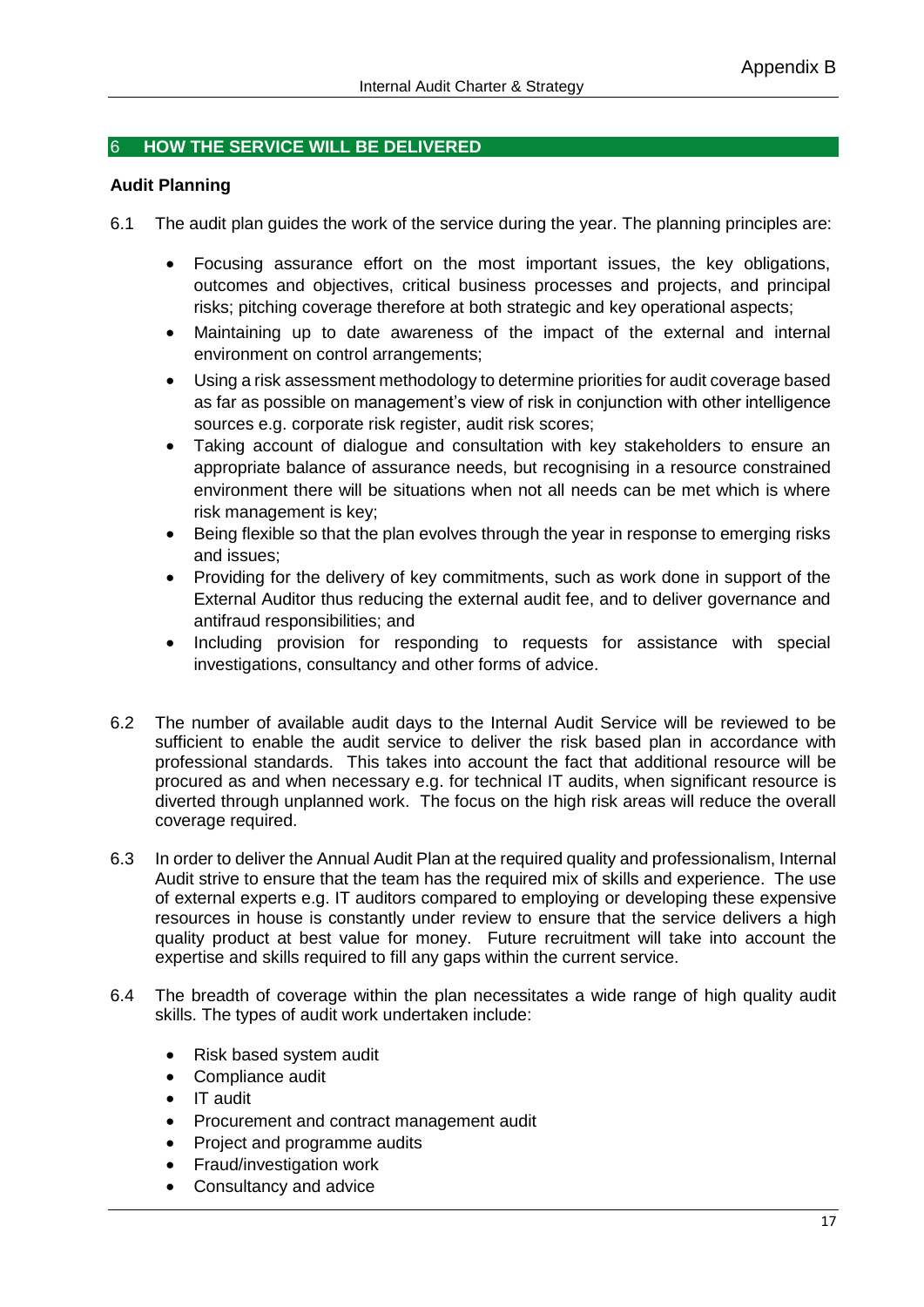6.5 Internal Audit may procure external audit resource to enhance the service provision as necessary.

## **Internal Audit Annual Opinion**

6.6 Each year the Chief Internal Auditor will provide a publicly reported opinion on the effectiveness of governance, risk and control, which also informs the Annual Governance Statement. This will be supported by reliable and relevant evidence gathered though all work undertaken by Internal Audit during the year.

## **Conduct of work**

- 6.7 The principles of how the Internal Audit work is conducted are:
	- Focusing on what is important to the Council and in the ultimate interests of the public;
	- Ensuring that risks identified in planning are followed through into audit work;
	- Agreeing the scope, objectives and any limitations of audit coverage at the outset of every assignment;
	- Ensuring that the right skills and right approaches are in place for individual assignments;
	- Striving continuously to foster buy-in and engagement with the audit process;
	- Ensuring findings and facts reported are accurate and informed by a wide evidence base, including requesting information from other stakeholders where appropriate;
	- Informing management of key findings at the earliest, appropriate opportunity;
	- Suggesting actions that are pragmatic and proportionate to risk, tailored for the best result and take into account the culture, constraints and the cost of controls;
	- Focusing, as a rule, on ensuring compliance with existing/expected processes and systems and reducing bureaucracy rather than introducing additional, unnecessary layers of control;
	- Being resolute in challenging; taking account of views, escalating issues and holding position when appropriate;
	- Driving the audit process by agreeing, and delivering to, deadlines and escalating non-response promptly in order to complete assignments; and
	- Maintaining high standards of behaviour at all times.

## **Reporting**

- 6.8 The reports produced by the service are its key output. The reporting principles are:
	- Providing balanced evidence-based reports which recognise both good practice and areas of weakness;
	- Reporting in a timely, brief, clear and professional manner;
	- Ensuring that reports clearly set out assurance opinions on the objectives/risks identified in planning work;
	- Always seeking management's response to reports so that the final report includes a commitment to action;
	- Sharing reports with senior management and Members, identifying key themes and potential future risks so that audit work has impact at the highest levels; and
	- Sharing learning with the wider organisation with a view to encouraging best practice across the Council.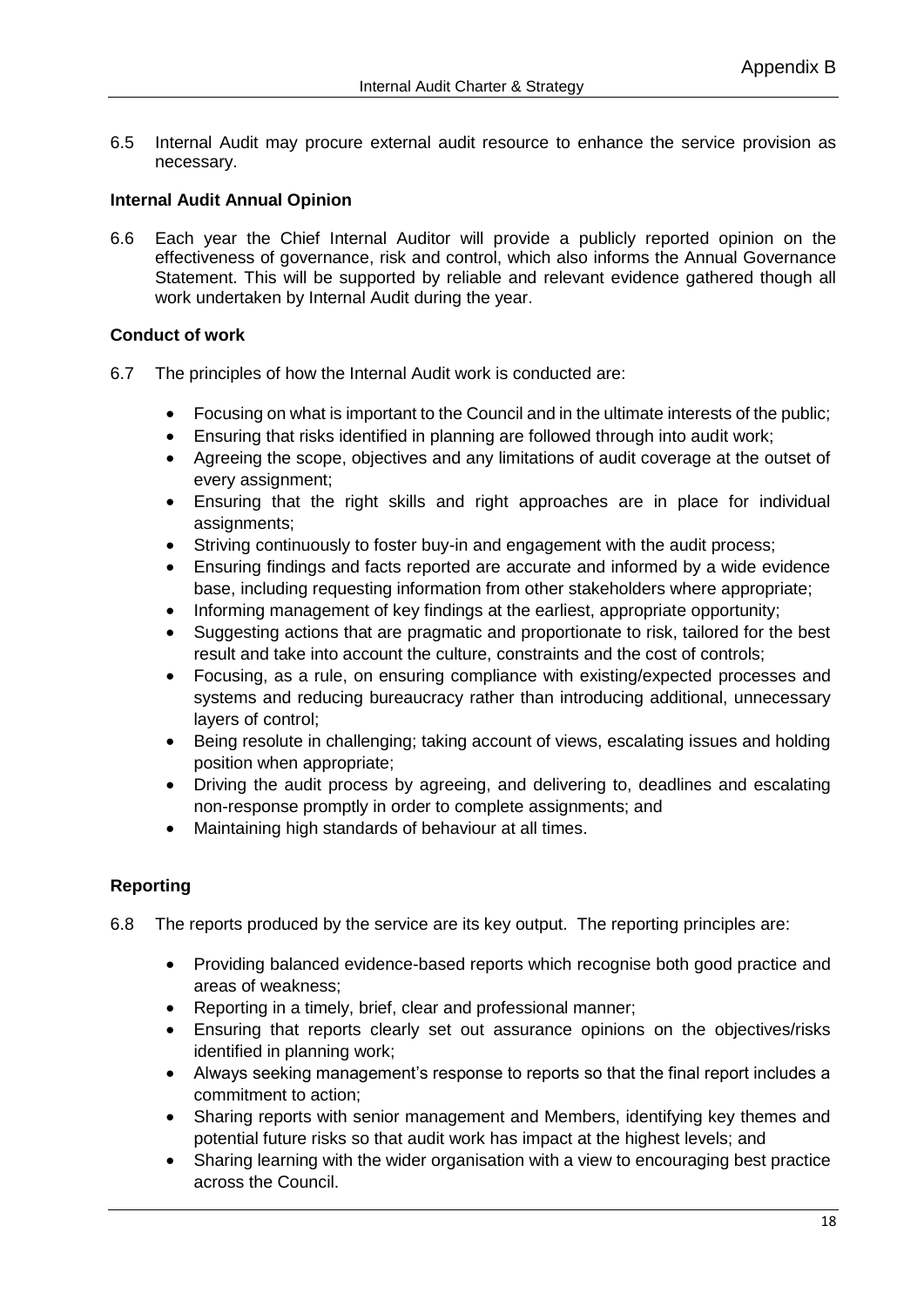- 6.9 A written report will be prepared and issued following the conclusion of each Internal Audit engagement, including follow up audits; unless in the opinion of the Chief Internal Auditor a written report is unnecessary.
- 6.10 Each report will:
	- provide an evidenced opinion on the adequacy of the governance, risk and control processes;
	- identify inadequately addressed risks and non-effective control processes;
	- detail agreed actions including explanation for any corrective action that will not be implemented;
	- provide management's response and timescale for corrective action;
	- provide management's explanations for any risks that will not be addressed; and
	- Identify individuals responsible for implementing agreed actions.
- 6.11 Senior Management shall ensure that agreed corrective actions are introduced.
- 6.12 Individual audits are reported to relevant Head of Service, Director, the Chief Executive, Portfolio Holder and the Chair of the Audit and Risk Committee. Periodic summary reports are issued to the Audit and Risk Committee and any reports receiving an opinion of Limited Assurance or below are presented to the Committee in full.
- 6.13 To assist the manager/reader in easily identifying the areas that are well managed and the significance of areas of concern, actions, objectives and overall assurance opinions are categorised using three key elements as summarised below (and set out in detail at Annex A):
	- 1) Assess and test the **control environment**;
	- 2) Test **compliance** with those control systems; and
	- 3) Assess the **organisational impact** of the area being audited.

## **Actions / Recommendations**

6.14 Actions are categorised dependent on the risk as follows:

| <b>Category</b> | Definition                                                                                      |  |
|-----------------|-------------------------------------------------------------------------------------------------|--|
| High            | Action is imperative to ensure that the objectives for the area<br>under review are met         |  |
| <b>Medium</b>   | Requires actions to avoid exposure to significant risks in<br>achieving objectives for the area |  |
| Low             | Action recommended to enhance control or improve<br>operational efficiency                      |  |

## **Follow up**

6.15 All High and Medium actions are followed up in accordance with the agreed action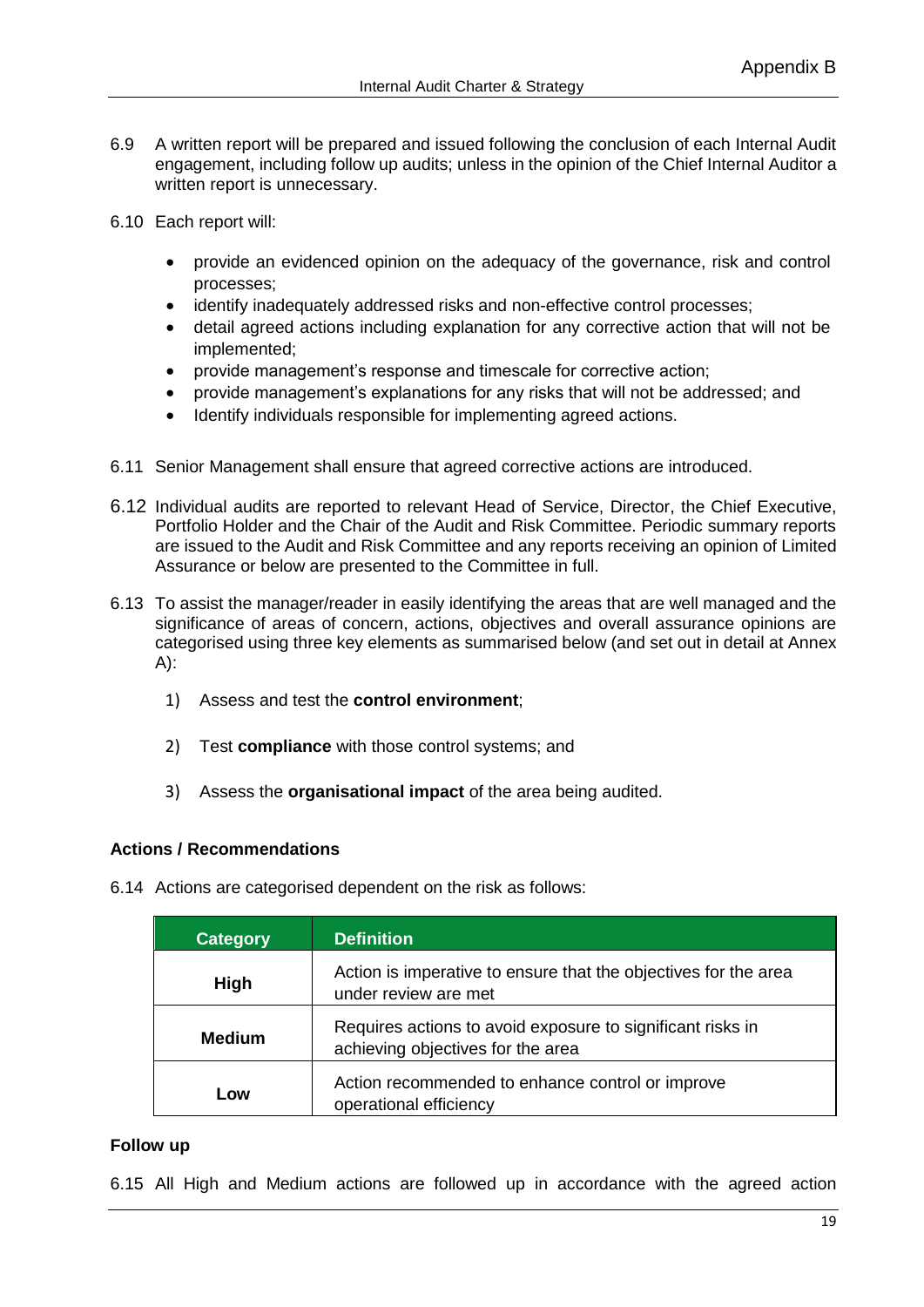#### Internal Audit Charter & Strategy

implementation dates. Further follow ups are undertaken as required. The Internal Audit Service will review their role in this area with the aim of promoting the action owner to proactively inform Internal Audit and provide evidence when an action has been fully implemented to inform the follow up process. Such an approach emphasises the need for managers to deliver required improvements without prompting, reinforcing their accountabilities.

## **Quality Assurance**

6.16 The Internal Audit function is bound by the following standards:

- Institute of Internal Auditor's International Code of Ethics:
- Seven Principles of Public Life (Nolan Principles);
- UK Public Sector Internal Audit Standards (PSIAS);
- Professional standards and Code of Ethics required by auditor's respective professional bodies;
- Internal Audit Strategy, Charter and Audit Manual; and
- All relevant legislation.
- 6.17 The Chief Internal Auditor maintains an appropriate Quality Assurance Framework and reports on this annually. The framework includes:
	- An audit manual documenting methods of working
	- Supervision and review arrangements
	- Customer feedback arrangements
	- Quality Standards
	- Annual Internal review
	- Periodic external reviews
	- Performance measures, including:
		- o Proportion of audit plan completed
		- o Productive/direct time as a % of total time
		- o Customer satisfaction levels
- 6.18 The completion of every assignment shall be monitored against:
	- end to end time
	- days taken to complete
	- time between key audit stages e.g. draft issue to final report issue
	- customer satisfaction
- 6.19 The Audit & Risk Committee, senior management and the Section 151 Officer receive regular updates on audits completed, the assurance opinions and actions implemented. Weak and limited opinion reports and key actions not implemented are discussed in more detail as appropriate with management, the Section 151 Officer and / or the Audit & Risk Committee.
- 6.20 Internal Audit is subject to a Quality Assurance and Improvement Programme that covers all aspects of its activity. This consists of:
	- ongoing performance monitoring;
	- an annual self-assessment of the service and its compliance with the UK Public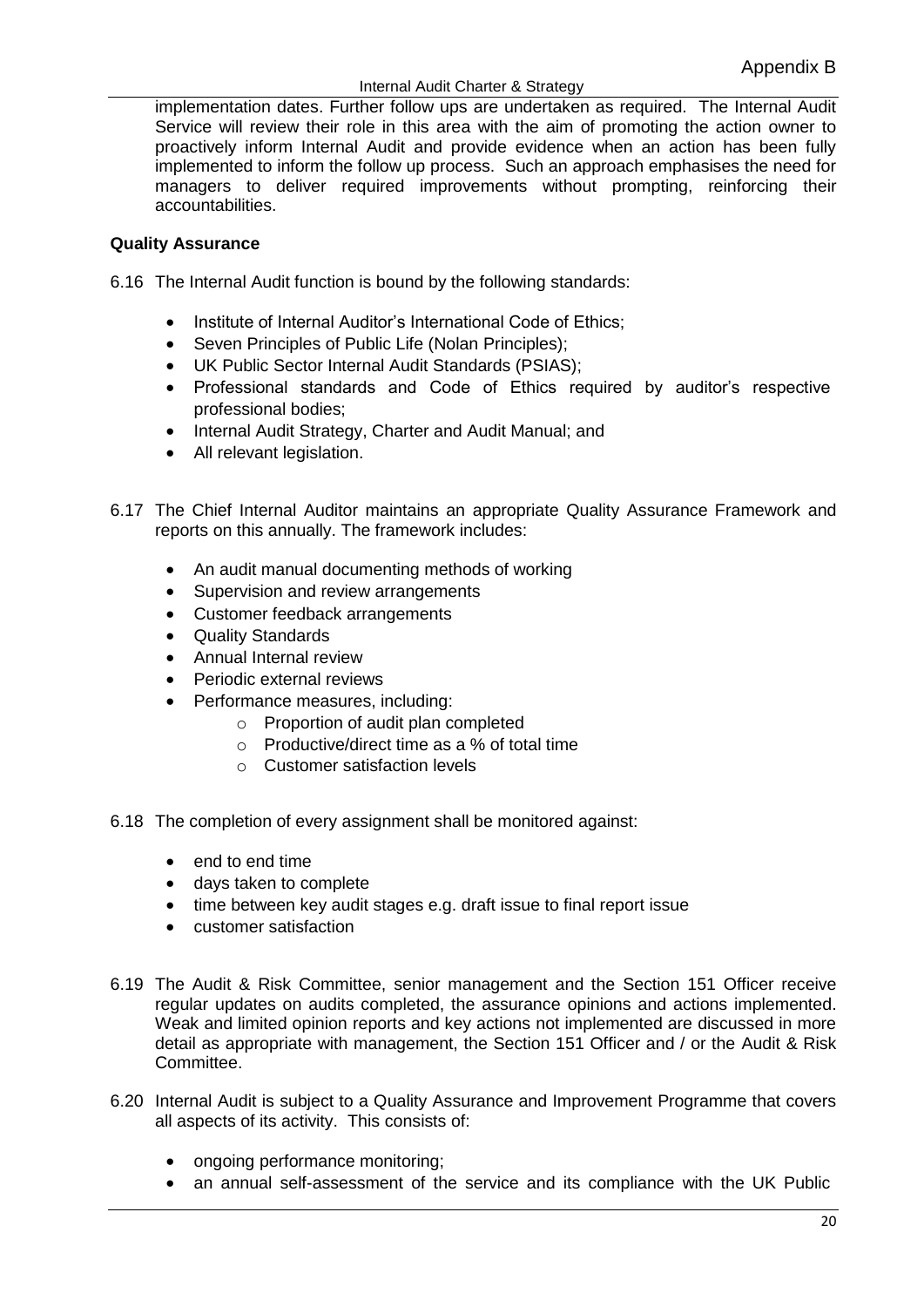#### Internal Audit Charter & Strategy

Sector Internal Audit Standards (PSIAS);

- an external assessment at least once every five years by a suitably qualified, independent assessor;
- a programme of Continuous Professional Development (CPD) for all staff to ensure that auditors maintain and enhance their knowledge, skills and audit competencies;
- the Chief Internal Auditor holding a professional qualification (current Chief Internal Auditor is a member of CIPFA) and being suitably experienced; and
- encouraging, and where appropriate acting upon, customer feedback.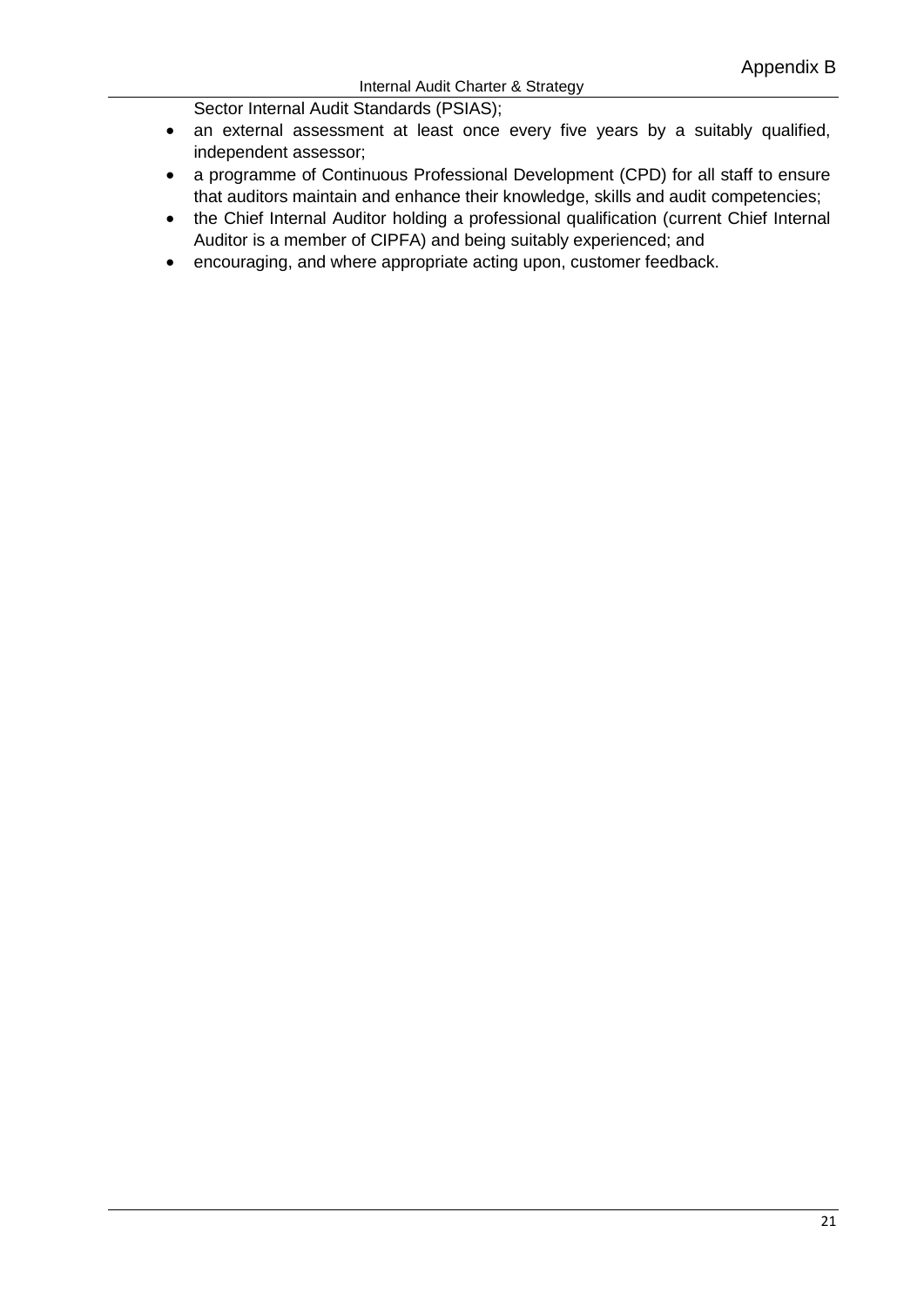## 7 **AUDIT & RISK COMMITTEE OVERSIGHT**

- 7.1 The Chief Internal Auditor will provide regular update reports to the Audit & Risk Committee to advise on the progress in completing the audit plan, the outcomes of each Internal Audit engagement, and any significant risk exposures and control issues identified during audit work.
- 7.2 The Chief Internal Auditor will also provide an annual report giving an opinion on the overall adequacy and effectiveness of the control environment which will be timed to support the Council's Annual Governance Statement. In addition the Audit & Risk Committee will:
	- approve any significant consulting activity not already included in the audit plan and which might affect the level of assurance work undertaken;
	- approve, but not direct, changes to the audit plan:
	- be informed of results from the quality assurance and improvement programme; and
	- be informed of any instances of non-conformance with the Public Sector Internal Audit Standards.

## 8 **ANTI-FRAUD AND ASSOCIATED ISSUES**

- 8.1 The Chief Internal Auditor will ensure that all work is undertaken in accordance with, and all staff are conversant with, the Council's Counter Fraud policies and culture, including:
	- Anti-Fraud and Corruption policy
	- Whistleblowing policy
	- Anti-Money Laundering Policy
- 8.2 All Internal Audit staff will be alert to possibility of fraud during assignments but auditors are not responsible for identifying fraud.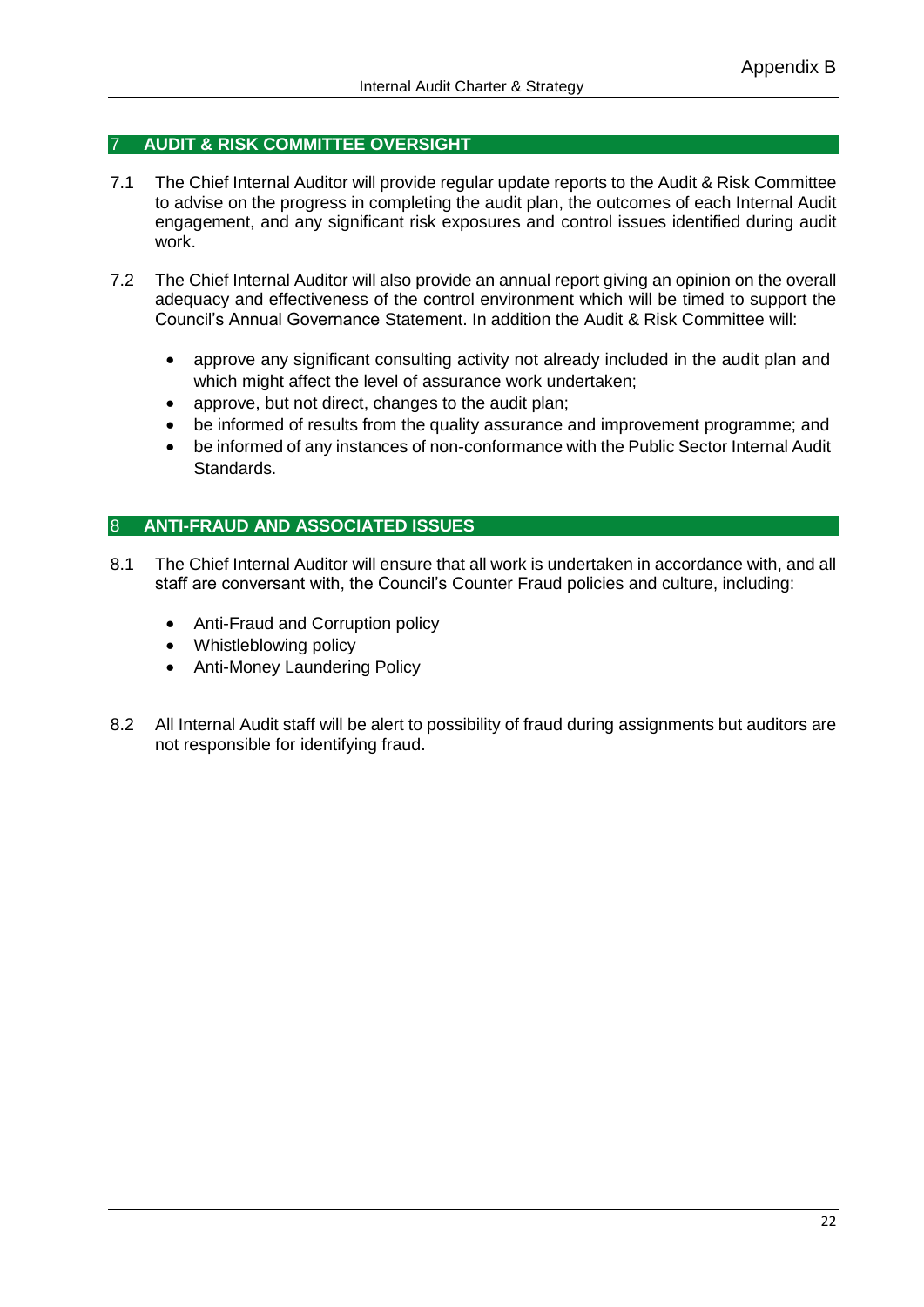## **Annex A**

# **INTERNAL CONTROL ASSESSMENT**

| <b>Control Environment Assurance</b> |                                                                                                                   |  |
|--------------------------------------|-------------------------------------------------------------------------------------------------------------------|--|
| <b>Level</b>                         | <b>Definitions</b>                                                                                                |  |
| Substantial                          | There are minimal control weaknesses that present very low risk to<br>the control environment                     |  |
| Good                                 | There are minor control weaknesses that present low risk to the<br>control environment                            |  |
| Satisfactory                         | There are some control weaknesses that present a medium risk to<br>the control environment                        |  |
| Limited                              | There are significant control weaknesses that present a high risk<br>to the control environment.                  |  |
| No Assurance I                       | There are fundamental control weaknesses that present an<br>unacceptable level of risk to the control environment |  |

| <b>Compliance Assurance</b> |                                                                                                      |  |
|-----------------------------|------------------------------------------------------------------------------------------------------|--|
| <b>Level</b>                | <b>Definitions</b>                                                                                   |  |
| Substantial                 | The control environment has substantially operated as intended<br>with no notable errors detected.   |  |
| Good                        | The control environment has largely operated as intended although<br>some errors have been detected. |  |
| Satisfactory                | The control environment has partially operated as intended<br>although errors have been detected.    |  |
| Limited                     | The control environment has not operated as intended. Significant<br>errors have been detected.      |  |
| No Assurance                | The control environment has fundamentally broken down and is<br>open to significant error or abuse.  |  |

| <b>Organisational Impact</b> |                                                                                                                                                                                          |  |
|------------------------------|------------------------------------------------------------------------------------------------------------------------------------------------------------------------------------------|--|
| <b>Level</b>                 | <b>Definitions</b>                                                                                                                                                                       |  |
| Major                        | The weaknesses identified during the review have left the Council<br>open to significant risk. If the risk materialises it would have a major<br>impact upon the organisation as a whole |  |
| Moderate                     | The weaknesses identified during the review have left the Council<br>open to medium risk. If the risk materialises it would have a<br>moderate impact upon the organisation as a whole   |  |
| Minor                        | The weaknesses identified during the review have left the Council<br>open to low risk. This could have a minor impact on the organisation<br>as a whole.                                 |  |